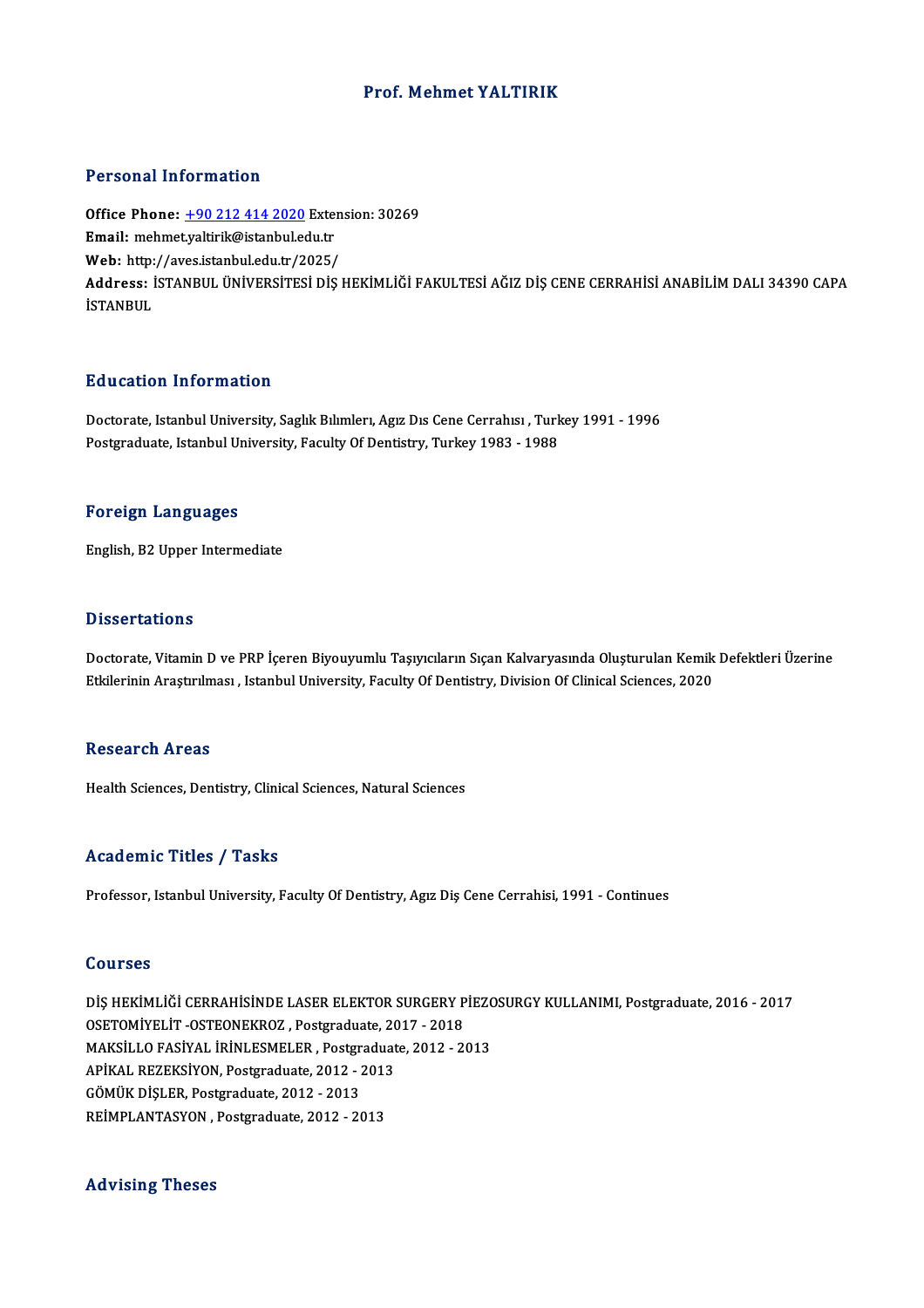YALTIRIK M., Deneysel olarak sıçanlarda oluşturulan Temporo Mandibular Eklem (TME) osteoartritine Botulinum<br>Teksini A.va Hyalurenik Asit (HA) onjaksiyenyenye esteoartrit üzerine etkişinin bistanatelejik alarak inselanmesi YALTIRIK M., Deneysel olarak sıçanlarda oluşturulan Temporo Mandibular Eklem (TME) osteoartritine Botulinum<br>Toksini A ve Hyaluronik Asit (HA) enjeksiyonunun osteoartrit üzerine etkisinin histopatolojik olarak incelenmesi., YALTIRIK M., Deneysel olarak sıçanlarda oluşturı<br>Toksini A ve Hyaluronik Asit (HA) enjeksiyonunu<br>Doctorate, A.PALANCIOGLU(Student), Continues<br>VALTIPIK M. Gömülü 20 Ves Dislarinin Corrabi C Toksini A ve Hyaluronik Asit (HA) enjeksiyonunun osteoartrit üzerine etkisinin histopatolojik olarak incelenmesi.,<br>Doctorate, A.PALANCIOGLU(Student), Continues<br>YALTIRIK M., Gömülü 20 Yaş Dişlerinin Cerrahi Çekiminde Piezoc

Doctorate, A.PALANCIOGLU(Student), Continues<br>YALTIRIK M., Gömülü 20 Yaş Dişlerinin Cerrahi Çekiminde Piezocerrahi ile Klasik Cerrahi Yöntemlerinin Ağr<br>Değerleri ve İnferior Alveolar Sinir Hasarı Üzerine Etkilerinin Karşıla YALTIRIK M., Gömülü 20 Yaş<br>Değerleri ve İnferior Alveola<br>S.İREM(Student), Continues<br>YALTIPIK M. Denevçel olara Değerleri ve İnferior Alveolar Sinir Hasarı Üzerine Etkilerinin Karşılaştırmalı Olarak İncelenmesi, Doctorate,<br>S.İREM(Student), Continues<br>YALTIRIK M., Deneysel olarak sıçanlarda oluşturulan Temporo Mandibular Eklem (TME) o

S.İREM(Student), Continues<br>YALTIRIK M., Deneysel olarak sıçanlarda oluşturulan Temporo Mandibular Eklem (TME) osteoartritine Deksam<br>Botulinum Toksini A ve Hyaluronik Asit (HA) enjeksiyonunun osteoartrit üzerine etkisinin h YALTIRIK M., Deneysel olarak sıçanlarda oluşturulan Tem<br>Botulinum Toksini A ve Hyaluronik Asit (HA) enjeksiyonu<br>incelenmesi., Doctorate, A.PALANCIOĞLU(Student), 2016<br>VALTIRIK M. ENIEKTÖR İLE VARILAN LOKO BEIYONAL A Botulinum Toksini A ve Hyaluronik Asit (HA) enjeksiyonunun osteoartrit üzerine etkisinin histopatolojik olarak<br>incelenmesi., Doctorate, A.PALANCIOĞLU(Student), 2016<br>YALTIRIK M., ENJEKTÖR İLE YAPILAN LOKO-REJYONAL ANESTEZİ

incelenmesi., Doctorate, A.PALANCIOĞLU(Student), 2016<br>YALTIRIK M., ENJEKTÖR İLE YAPILAN LOKO-REJYONAL ANESTEZİ İLE İNTRAOSSEOZ BİR ANESTEZİ TEKNİĞİ OLAN<br>BİLGİSAYAR KONTROLLÜ SİSTEM (QUICKSLEEPER) KULLANILARAK YAPILAN ANEST YALTIRIK M., ENJEKTÖR İLE YAPILAN LOKO-REJYONAL ANESTEZİ İLE İNTRAOSSEOZ BİR ANESTI<br>BİLGİSAYAR KONTROLLÜ SİSTEM (QUICKSLEEPER) KULLANILARAK YAPILAN ANESTEZİLERDE<br>DEĞERLERİNİN KARŞILAŞTIRILMALI OLARAK İNCELENMESİ, Doctorate

### **Jury Memberships**

Jury Memberships<br>PhD Thesis Monitoring Committee Member, PhD Thesis Monitoring Committee Member, İstanbul Üniversitesi, November,<br>2020 pary<br>PhD T<br>2020 PhD Thesis Monitoring Committee Member, PhD Thesis Monitoring Committee Member, İstanbul Üniversitesi, Novembe<br>2020<br>Associate Professor Exam, SONGÜL CÖMERT KILIÇMARMARA ÜNİVERSİTESİ DOCENTLİK SÖZLÜ SINAV JÜRİ ASİL ÜYE ,<br>MA

2020<br>Associate Professor Exam, SONGÜL CÖMERT KILIÇMARMARA ÜNİVERSİTESİ DOCEN<br>MARMARA ÜNİVERSİTESİ DOCENTLİK SÖZLÜ SINAV JÜRİ ASİL ÜYE , October, 2017<br>Associate Professor Eyam, EVPE PALTALL DOCENTLİK SÖZLÜ SINAV JÜRİ ASİL Ü Associate Professor Exam, SONGÜL CÖMERT KILIÇMARMARA ÜNİVERSİTESİ DOCENTLİK SÖZLÜ SINAV JÜRİ AS<br>MARMARA ÜNİVERSİTESİ DOCENTLİK SÖZLÜ SINAV JÜRİ ASİL ÜYE , October, 2017<br>Associate Professor Exam, EVRE BALTALI DOCENTLİK SÖZL

MARMARA ÜNİVERSİTESİ DOCENTLİK SÖZLÜ SINAV JÜRİ ASİL ÜYE , October, 2017<br>Associate Professor Exam, EVRE BALTALI DOCENTLİK SÖZLÜ SINAV JÜRİ ASİL ÜYE , MARMARA ÜNİVERSİTESİ<br>DOCENTLİK SÖZLÜ SINAV JÜRİ ASİL ÜYE , October, 2017 Associate Professor Exam, EVRE BALTALI DOCENTLİK SÖZLÜ SINAV JÜRİ ASİL ÜYE , MARMARA ÜNİVERSİTESİ<br>DOCENTLİK SÖZLÜ SINAV JÜRİ ASİL ÜYE , October, 2017<br>Associate Professor Exam, BURAK BEKÇİOĞLU MARMARA ÜNİVERSİTESİ DOCENTLİK

DOCENTLİK SÖZLÜ SINAV JÜRİ ASİL ÜYE , October, 2017<br>Associate Professor Exam, BURAK BEKÇİOĞLU MARMARA ÜNİVERSİTESİ DOCENTLİ<br>MARMARA ÜNİVERSİTESİ DOCENTLİK SÖZLÜ SINAV JÜRİ ASİL ÜYE , October, 2017<br>Doctorate TUNA TİMOR DOKT Associate Professor Exam, BURAK BEKÇİOĞLU MARMARA ÜNİVERSİTESİ DOCENTLİK SÖZLÜ SINAV JÜRİ ASİL ÜYE ,<br>MARMARA ÜNİVERSİTESİ DOCENTLİK SÖZLÜ SINAV JÜRİ ASİL ÜYE , October, 2017<br>Doctorate, TUNA TİMOR DOKTORA SINAVI YEDEK ÜYE ,

MARMARA ÜNİVERSİTESİ DOCENTLİK SÖZLÜ SINAV JÜRİ ASİL ÜYE , October, 2017<br>Doctorate, TUNA TİMOR DOKTORA SINAVI YEDEK ÜYE , TUNA TİMOR DOKTORA SINAVI YEDEK ÜYE , September, 2017<br>Doctorate, DİCLE ÜNİVERSİTESİ SAGLIK BILIMLERI

Doctorate, DİCLE ÜNİVERSİTESİ SAGLIK BİLİMLER, DİCLE ÜNİVERSİTESİ SAGLIK BİLİMLER, April, 2012 Doctorate, DİCLE ÜNİVERSİTESİ SAGLIK BILIMLERI ENSTITUSU , DİCLE ÜNİVERSİTESİ, March, 2013<br>Doctorate, DİCLE ÜNİVERSİTESİ SAGLIK BİLİMLER, DİCLE ÜNİVERSİTESİ SAGLIK BİLİMLER, April, 2012<br>Doctorate, İSTANBUL ÜNİVERSİTESİ SAG Doctorate, DİCLE ÜNİVERSİTESİ SAGLIK BİLİMLER, DİCLE ÜNİVERSİTESİ SAGLIK BİLİMLER, April, 2012<br>Doctorate, İSTANBUL ÜNİVERSİTESİ SAGLIK BİLİMLERİ, İSTANBUL ÜNİVERSİTESİ SAGLIK BİLİMLERİ, February, 2012<br>Doctorate, MARMARA ÜN Doctorate, İSTANBUL ÜNİVERSİTESİ SAGLIK BİLİMLERİ , İSTANBUL ÜNİVERSİTESİ SAGLIK BİLİMLERİ , February, 2012<br>Doctorate, MARMARA ÜNİVERSİTESİ SAGLIK BİLİMLERİ, MARMARA ÜNİVERSİTESİ SAGLIK BİLİMLERİ, November, 201<br>Doctorate, Doctorate, MARMARA ÜNİVERSİTESİ SAGLIK BİLİMLERİ, MARMARA ÜNİVERSİTESİ SAGLIK BİLİMLERİ, November, :<br>Doctorate, İSTANBUL ÜNİVERSİTESİ SAGLIK BİLİMLERİ, İSTANBUL ÜNİVERSİTESİ SAGLIK BİLİMLERİ , October, 201<br>Doctorate, MARMA Doctorate, İSTANBUL ÜNİVERSİTESİ SAGLIK BİLİMLERİ , İSTANBUL ÜNİVERSİTESİ SAGLIK BİLİMLERİ , October, 20<br>Doctorate, MARMARA ÜNİVERSİTESİ SAGLIK BİLİMLERİ, MARMARA ÜNİVERSİTESİ SAGLIK BİLİMLERİ, April, 2009<br>Doctorate, İSTAN Doctorate, MARMARA ÜNİVERSİTESI SAGLIK BİLİMLERİ, MARMARA ÜNİVERSİTESI SAGLIK BİLİMLERİ, April, 2009<br>Doctorate, İSTANBUL ÜNİVERSİTESI SAGLIK BİLİMLERİ , İSTANBUL ÜNİVERSİTESI SAGLIK BİLİMLERİ , April, 2008<br>Doctorate, SELCU Doctorate, İSTANBUL ÜNİVERSİTESİ SAGLIK BİLİMLERİ , İSTANBUL ÜNİVERSİTESİ SAGLIK BİLİMLERİ , April, 2008<br>Doctorate, SELCUK UNIVERSITESI SAGLIK BILIMLERI , SELCUK UNIVERSITESI SAGLIK BILIMLERI , November, 2007<br>Doctorate, SE Doctorate, SELCUK UNIVERSITESI SAGLIK BILIMLERI , SELCUK UNIVERSITESI SAGLIK BILIMLERI , November, 2007<br>Articles Published in Journals That Entered SCI, SSCI and AHCI Indexes

- I. Piezoelectric Surgery Versus Conventional Osteotomy in Impacted Lower Third Molar Extraction: Evaluation of Perioperative Anxiety, Pain, and Paresthesia<br>Evaluation of Perioperative Anxiety, Pain, and Paresthesia<br>EVIPLETOPCUS L. PALANCIOCULA, VALTIPLE M. FORAV M Piezoelectric Surgery Versus Conventional Osteotomy<br>Evaluation of Perioperative Anxiety, Pain, and Parestl<br>KIRLI TOPCU S. I. , PALANCIOGLU A., YALTIRIK M., KORAY M.<br>Journal of Orel and Mavillafacial Surgery, vol.77, no.2, KIRLI TOPCU S. I. , PALANCIOGLU A., YALTIRIK M., KORAY M.<br>Journal of Oral and Maxillofacial Surgery, vol.77, no.3, pp.471-477, 2019 (Journal Indexed in SCI) KIRLI TOPCU S. I. , PALANCIOGLU A., YALTIRIK M., KORAY M.<br>Journal of Oral and Maxillofacial Surgery, vol.77, no.3, pp.471-477, 2019 (Journal Indexed in SCI)<br>II. Ultrastructural evaluation of intramuscular applied botulinum
- Journ<br>Ultra<br>rats. Ultrastructural evaluation of intramuscular applied l<br>rats.<br>Kocaelli H., Yaltirik M., Ayhan M., Aktar F., Atalay B., Yalçın S.<br>Hinnelmatia vel 20 no 4 nn 202 208 2016 (Journal Indeve rats.<br>Kocaelli H., Yaltirik M., Ayhan M., Aktar F., Atalay B., Yalçın S.<br>Hippokratia, vol.20, no.4, pp.292-298, 2016 (Journal Indexed in SCI Expanded)<br>Efficesu of byolunonis esid sprav on swelling, poin, and trismus ofter

Kocaelli H., Yaltirik M., Ayhan M., Aktar F., Atalay B., Yalçın S.<br>Hippokratia, vol.20, no.4, pp.292-298, 2016 (Journal Indexed in SCI Expanded)<br>III. Efficacy of hyaluronic acid spray on swelling, pain, and trismus after s Hippokratia, vol.20, no.4, pp.<br>Efficacy of hyaluronic aci<br>mandibular third molars.<br>Karay M. Ofiyagh: D. Onal E Efficacy of hyaluronic acid spray on swelling, pain, and trismus a<br>mandibular third molars.<br>Koray M., Ofluoglu D., Onal E. A. , Ozgul M., Ersev H., Yaltirik M., Tanyeri H.<br>International journal of eral and movillefesial su

Koray M., Ofluoglu D., Onal E. A., Ozgul M., Ersev H., Yaltirik M., Tanyeri H.

mandibular third molars.<br>Koray M., Ofluoglu D., Onal E. A. , Ozgul M., Ersev H., Yaltirik M., Tanyeri H.<br>International journal of oral and maxillofacial surgery, vol.43, no.11, pp.1399-403, 2014 (Journal Indexed in SCI<br>Exp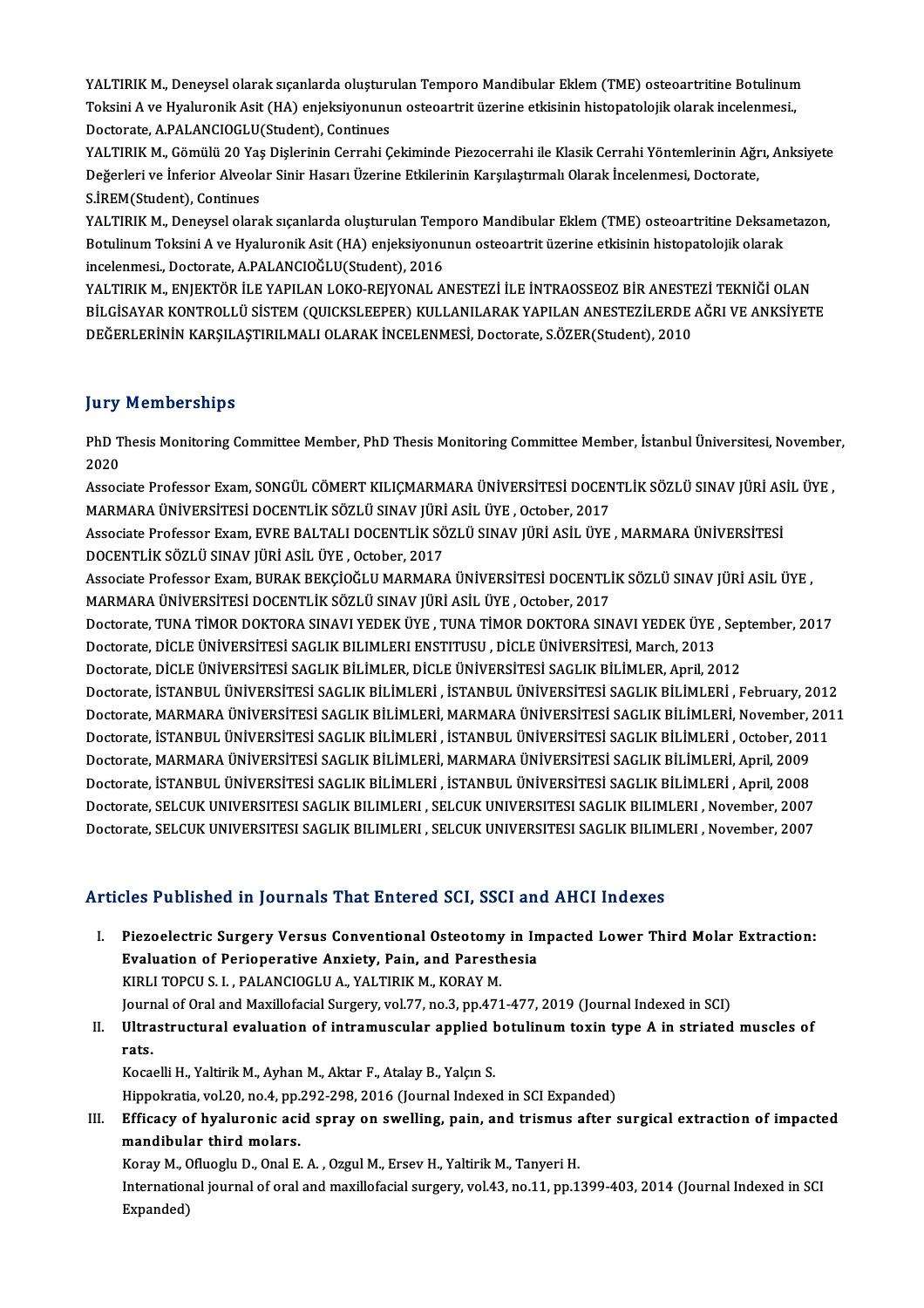- IV. Investigation of the Risk Factors Associated With the Survival Rate of Dental Implants<br>Coloner S. Solvi E. Can T. Virli J. Pelangiagly A. Kookin B. Veltivit M. Kookin C. Investigation of the Risk Factors Associated With the Survival Rate of<br>Cakarer S., Selvi F., Can T., Kirli I., Palancioglu A., Keskin B., Yaltirik M., Keskin C.<br>IMBLANT DENTISTRY vol 22, no 2, nn 229, 222, 2014 (Journal In Investigation of the Risk Factors Associated With the Survival Rate of<br>Cakarer S., Selvi F., Can T., Kirli I., Palancioglu A., Keskin B., Yaltirik M., Keskin C.<br>IMPLANT DENTISTRY, vol.23, no.3, pp.328-333, 2014 (Journal In Cakarer S., Selvi F., Can T., Kirli I., Palancioglu A., Keskin B., Yaltirik M., Keskin C.<br>IMPLANT DENTISTRY, vol.23, no.3, pp.328-333, 2014 (Journal Indexed in SCI)<br>V. Non-syndromic multiple impacted supernumerary teeth: t IMPLANT DENTISTRY<br>Non-syndromic mu<br>YALTIRIK M., KIRLI I.<br>INTERNATIONAL JOU Non-syndromic multiple impacted supernumerary teeth: two case reports<br>YALTIRIK M., KIRLI I.<br>INTERNATIONAL JOURNAL OF ORAL AND MAXILLOFACIAL SURGERY, vol.42, no.10, pp.1240, 2013 (Journal<br>Indoved in SSCD YALTIRIK M., KIR<br>INTERNATIONAL<br>Indexed in SSCI) INTERNATIONAL JOURNAL OF ORAL AND MAXILLOFACIAL SURGERY, vol.42, no.10, pp.1240, 2013 (J<br>Indexed in SSCI)<br>VI. A comparative evaluation of pain and anxiety levels in 2 different anesthesia techniques:<br>logarogianal anosthesi Indexed in SSCI)<br>VI. A comparative evaluation of pain and anxiety levels in 2 different anesthesia techniques:<br>locoregional anesthesia using conventional syringe versus intraosseous anesthesia using a A comparative evaluation of pain and anxiet<br>locoregional anesthesia using conventional<br>computer-controlled system (Quicksleeper)<br>Ozer S. Valtivil: M. Kirli J. Vargio J. **locoregional anesthesia using<br>computer-controlled system (**<br>Ozer S., Yaltirik M., Kirli I., Yargic I.<br>OPAL SUPCEPY OPAL MEDICINE ( ORAL SURGERY ORAL MEDICINE ORAL PATHOLOGY ORAL RADIOLOGY, vol.114, no.5, 2012 (Journal Indexed in SCI) Ozer S., Yaltirik M., Kirli I., Yargic I. ORAL SURGERY ORAL MEDICINE ORAL PATHOLOGY ORAL RADIOLOGY, vol.114, i<br>SCI)<br>VII. Rapid treatment of alveolar osteitis with a new local haemostatic agent<br>Konay M. Alkan B. Valtinik M. Tonyoni H. SCI)<br><mark>Rapid treatment of alveolar osteitis</mark><br>Koray M., Alkan B., Yaltirik M., Tanyeri H.<br>ORAJ, DISEASES vol 19, pp.25, 2012 (Jou Rapid treatment of alveolar osteitis with a new local h<br>Koray M., Alkan B., Yaltirik M., Tanyeri H.<br>ORAL DISEASES, vol.18, pp.35, 2012 (Journal Indexed in SCI)<br>Extensive mandibular systic amelables tames a sees not Koray M., Alkan B., Yaltirik M., Tanyeri H.<br>ORAL DISEASES, vol.18, pp.35, 2012 (Journal Indexed in SCI)<br>VIII. Extensive mandibular cystic ameloblastoma: a case report<br>Palancioglu A., Kirli S. I. , Somturk E., Koray M., Yal ORAL DISEASES, vol.18, pp.35, 2012 (Journal Indexed in SCI) ORAL DISEASES, vol.18, pp.36, 2012 (Journal Indexed in SCI) Palancioglu A., Kirli S. I. , Somturk E., Koray M., Yaltirik M.<br>ORAL DISEASES, vol.18, pp.36, 2012 (Journal Indexed in SCI)<br>IX. Comparison of a novel mouthwash with benzydamine-hydrochloride in the treatment of RAS<br>Konsy M ORAL DISEASES, vol.18, pp.36, 2012 (Journal Indexed in SCI)<br>Comparison of a novel mouthwash with benzydamine-hydrochlo<br>Koray M., Ofluoglu D., Ucem F., Senel N., Onal A. E. , Yaltirik M., Tanyeri H.<br>ORAL DISEASES, vol.19, p Comparison of a novel mouthwash with benzydamine-<br>Koray M., Ofluoglu D., Ucem F., Senel N., Onal A. E. , Yaltirik M.,<br>ORAL DISEASES, vol.18, pp.32, 2012 (Journal Indexed in SCI)<br>Fibromusoma of the mandible in shildhood: a Koray M., Ofluoglu D., Ucem F., Senel N., Onal A. E., Yaltirik M., Tany<br>ORAL DISEASES, vol.18, pp.32, 2012 (Journal Indexed in SCI)<br>X. Fibromyxoma of the mandible in childhood: a case report<br>Kirli S. J. Palanciaglu S. Kora ORAL DISEASES, vol.18, pp.32, 2012 (Journal Indexed in SCI)<br>Fibromyxoma of the mandible in childhood: a case rep<br>Kirli S. I. , Palancioglu S., Koray M., Yaltirik M. Fibromyxoma of the mandible in childhood: a case rep<br>Kirli S. I. , Palancioglu S., Koray M., Yaltirik M.<br>ORAL DISEASES, vol.18, pp.36, 2012 (Journal Indexed in SCI)<br>Complications associated with the ball, har and Lossta Kirli S. I. , Palancioglu S., Koray M., Yaltirik M.<br>ORAL DISEASES, vol.18, pp.36, 2012 (Journal Indexed in SCI)<br>XI. Complications associated with the ball, bar and Locator attachments for implant-supported<br>avandantures ORAL DISEASES, vol.18, pp.36, 2012 (Journal Indexed in SCI)<br>Complications associated with the ball, bar and Locate<br>overdentures<br>Cakarer S., Can T., Yaltirik M., Keskin C. Complications associated with the<br>overdentures<br>Cakarer S., Can T., Yaltirik M., Keskin C.<br>MEDICINA OPAL PATOLOCIA OPAL Y. MEDICINA ORAL PATOLOGIA ORAL Y CIRUGIA BUCAL, vol.16, no.7, 2011 (Journal Indexed in SCI) Cakarer S., Can T., Yaltirik M., Keskin C.<br>MEDICINA ORAL PATOLOGIA ORAL Y CIRUGIA BUCAL, vol.16, no.7, 2011 (Journal Indexed in SCI)<br>XII. EKTODERMAL DİSPLAZİ VE AĞIR OSTEOMALAZİSİ OLAN HASTAYA MULTİDİSİPLİNER YAKLAŞIM: MEDICINA ORAL<br><mark>EKTODERMAL L</mark><br>OLGU SUNUMU<br>KOCAELLU TAN EKTODERMAL DİSPLAZİ VE AĞIR OSTEOMALAZİSİ OLAN<br>OLGU SUNUMU<br>KOCAELLİ H., TANAKOL R., YALTIRIK M., SÜLÜN T., BİLGİÇ M. B.<br>JOUPNAL OE ISTANPUL UNIVERSITY FACULTY OE DENTISTRY 1 OLGU SUNUMU<br>KOCAELLİ H., TANAKOL R., YALTIRIK M., SÜLÜN T., BİLGİÇ M. B.<br>JOURNAL OF ISTANBUL UNIVERSITY FACULTY OF DENTISTRY, vol.44, no.1, pp.27-32, 2010 (Journal Indexed in<br>AHCI) KOCAELLİ H., TANAKOL R., YALTIRIK M., SÜLÜN T., BİLGİÇ M. B.
- XIII. An Atypical Form of Necrotizing Periodontitis

AHCI)<br>**An Atypical Form of Necrotizing Periodontitis**<br>Guvenc D., Gokbuget A. Y. , Cintan S., Kara G., Cifcibasi E. Y. , Unuvar E., Ciftci S., Keskin F., Kulekci G., Yaltirik M., et al.<br>JOUPMAL OF PERIODONTOLOGY, YRL90, De An Atypical Form of Necrotizing Periodontitis<br>Guvenc D., Gokbuget A. Y. , Cintan S., Kara G., Cifcibasi E. Y. , Unuvar E., Ciftci S., Keskin F., Kulo<br>JOURNAL OF PERIODONTOLOGY, vol.80, no.9, pp.1548-1553, 2009 (Journal Ind Guvenc D., Gokbuget A. Y., Cintan S., Kara G., Cifciba<br>JOURNAL OF PERIODONTOLOGY, vol.80, no.9, pp.15<br>XIV. An atypical form of necrotizing periodontitis.<br>Civrone D. COVPUCET A. Y. CINTAN S. Kara C. YER

JOURNAL OF PERIODONTOLOGY, vol.80, no.9, pp.1548-1553, 2009 (Journal Indexed in SCI)<br><mark>An atypical form of necrotizing periodontitis.</mark><br>Güvenç D., GÖKBUGET A. Y. , ÇİNTAN S., Kara G., YEK E., Ünüvar E., ÇİFTÇİ S., KESKİN F., An atyp<br>Güvenç<br>M., et al.<br>IOUPNA Güvenç D., GÖKBUGET A. Y. , ÇİNTAN S., Kara G., YEK E., Ünüvar E., ÇİFTÇİ S., KESKİN F., KÜLEKÇİ H.<br>M., et al.<br>JOURNAL OF PERIODONTOLOGY, vol.80, no.9, pp.1548-0, 2009 (Journal Indexed in SCI Expanded)<br>Siğaren's sundromo:

JOURNAL OF PERIODONTOLOGY, vol.80, no.9, pp.1548-0, 2009 (Journal Indexed in SCI Expanded)

M., et al.<br>JOURNAL OF PERIODONTOLOGY, vol.80, no.9, pp.1548-0, 2009 (<br>XV. Sjögren's syndrome: A study of salivary electrophoresis<br>YALTIRIK M., KOÇAK BERBEROĞLU H., Ergen K., Aydil B. Sjögren's syndrome: A study of salivary electrophoresis<br>YALTIRIK M., KOÇAK BERBEROĞLU H., Ergen K., Aydil B.<br>Turkish Journal of Medical Sciences, vol.35, no.6, pp.401-405, 2005 (Journal Indexed in SCI Expanded)<br>Panillon Ja YALTIRIK M., KOÇAK BERBEROĞLU H., Ergen K., Aydil B.<br>Turkish Journal of Medical Sciences, vol.35, no.6, pp.401-405, 2005 (Journal Indexed in SCI Expanded)<br>XVI. Papillon-lefevre syndrome: A review of the literature and repo

# Turkish Journal of Medical Sciences, vol.35, no.6, pp.401-405, 2<br>Papillon-lefevre syndrome: A review of the literature a<br>tooth supported overdentures before implant therapy<br>VALTIBLY M Papillon-lef<br>tooth suppe<br>YALTIRIK M.<br>INTERNATIO tooth supported overdentures before implant therapy<br>YALTIRIK M.<br>INTERNATIONAL JOURNAL OF ORAL AND MAXILLOFACIAL SURGERY, vol.34, no.1, pp.164, 2005 (Journal Indexed<br>in SSCD

YALTIRI<br>INTERN.<br>in SSCI)<br>Sebison INTERNATIONAL JOURNAL OF ORAL AND MAXILLOFACIAL SURGERY, vo<br>in SSCI)<br>XVII. Schizophrenia and dental management: Review of the literature<br>Veltinit M. Kosselli H. Vargie I.

in SSCI)<br><mark>Schizophrenia and dental</mark> n<br>Yaltirik M., Kocaelli H., Yargic I.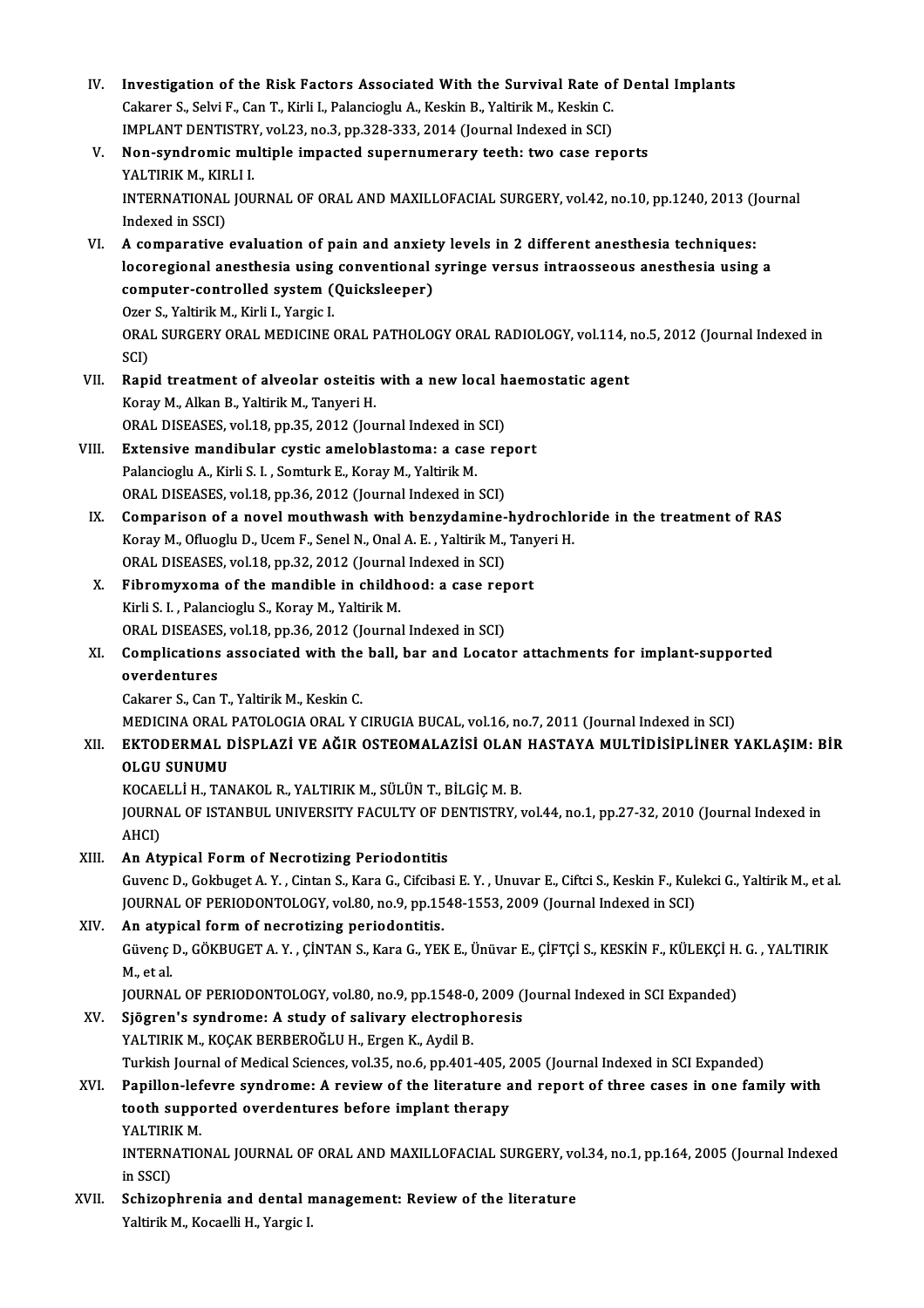QUINTESSENCE INTERNATIONAL, vol.35, no.4, pp.317-320, 2004 (Journal Indexed in SCI)<br>Reastions of connective tieve to mineral triovide essuesses and amelyem

- QUINTESSENCE INTERNATIONAL, vol.35, no.4, pp.317-320, 2004 (Journal Indexed in<br>XVIII. Reactions of connective tissue to mineral trioxide aggregate and amalgam QUINTESSENCE INTERNATIONAL, vol.3!<br>Reactions of connective tissue to m<br>Yaltirik M., Ozbas H., Bilgic B., Issever H.<br>JOUPNAL OF ENDODONTICS, vol.30, no. Reactions of connective tissue to mineral trioxide aggregate and amalgam<br>Yaltirik M., Ozbas H., Bilgic B., Issever H. JOURNAL OF ENDODONTICS, vol.30, no.2, pp.95-99, 2004 (Journal Indexed in SCI)
- XIX. Orbital pain and headache secondary to overfilling of a root canal<br>Yaltirik M., BERBEROGLU H., KORAY M., DULGER O., YILDIRIM S., AYDIL B. Orbital pain and headache secondary to overfilling of a root canal<br>Yaltirik M., BERBEROGLU H., KORAY M., DULGER O., YILDIRIM S., AYDIL B.<br>JOURNAL OF ENDODONTICS, vol.29, no.11, pp.771-772, 2003 (Journal Indexed in SCI)<br>Com Yaltirik M., BERBEROGLU H., KORAY M., DULGER O., YILDIRIM S., AYDIL B.<br>JOURNAL OF ENDODONTICS, vol.29, no.11, pp.771-772, 2003 (Journal Indexerory K.<br>XX. Comparison of four different suture materials in soft tissues of rat
- JOURNAL OF ENDODONTICS, vol.29, no.11, pp.771-772, 2003 (Journal Indexed in<br>Comparison of four different suture materials in soft tissues of rats<br>Yaltirik M., Dedeoglu K., Bilgic B., Koray M., Ersev H., Issever H., Dulger Comparison of four different suture materials in soft tissues of rats<br>Yaltirik M., Dedeoglu K., Bilgic B., Koray M., Ersev H., Issever H., Dulger O., Soley S.<br>ORAL DISEASES, vol.9, no.6, pp.284-286, 2003 (Journal Indexed i Yaltirik M., Dedeoglu K., Bilgic B., Koray M., Ersev H., Issever H., Dulger O., Soley S.<br>ORAL DISEASES, vol.9, no.6, pp.284-286, 2003 (Journal Indexed in SCI)<br>XXI. Tru-cut and fine needle aspiration biopsy diagnosis of les
- ORAL DISEASES, vol.9, no.6, pp.284-286, 2003 (Journal Indexed in SCI)<br>Tru-cut and fine needle aspiration biopsy diagnosis of lesions of the j<br>Ayhan N. K. , KESKİN C., Olgac V., Dedeoğlu K., YALTIRIK M., Erseven G., Alatli Ayhan N. K. , KESKİN C., Olgac V., Dedeoğlu K., YALTIRIK M., Erseven G., Alatli C.<br>Turkish Journal of Medical Sciences, vol.33, no.4, pp.249-253, 2003 (Journal Indexed in SCI Expanded) Ayhan N. K., KESKİN C., Olgac V., Dedeoğlu K., YALTIRIK M., Erseven G., Alatli C.<br>Turkish Journal of Medical Sciences, vol.33, no.4, pp.249-253, 2003 (Journal In<br>XXII. Expression of the tumour suppressor gene p53 in odonto
- Turkish Journal of Medical Sciences, vol.33, no.4, pp.249-2!<br>Expression of the tumour suppressor gene p53 in o<br>Özveren A., Tuskan C., YALTIRIK M., ATALAY B., Erseven G.<br>Turkish Journal of Medical Sciences, vol.33, no.4, np Özveren A., Tuskan C., YALTIRIK M., ATALAY B., Erseven G.<br>Turkish Journal of Medical Sciences, vol.33, no.4, pp.243-247, 2003 (Journal Indexed in SCI Expanded)
- XXIII. Reactions of connective tissue to compomers, composite and amalgam root-end filling materials Ozbas H., Yaltirik M., Bilgic B., Issever H. Reactions of connective tissue to compomers, composite and amalgam root-end filling<br>Ozbas H., Yaltirik M., Bilgic B., Issever H.<br>INTERNATIONAL ENDODONTIC JOURNAL, vol.36, no.4, pp.281-287, 2003 (Journal Indexed in SCI)<br>Sun
- XXIV. Surgical management of overfilling of the root canal: A case report Yaltirik M., OZBAS H., ERISEN R. INTERNATIONAL ENDODONTIC<br>Surgical management of ove<br>Yaltirik M., OZBAS H., ERISEN R.<br>OUINTESSENCE INTERNATIONA QUINTESSENCE INTERNATIONAL, vol.33, no.9, pp.670-672, 2002 (Journal Indexed in SCI)
- Yaltirik M., OZBAS H., ERISEN R.<br>QUINTESSENCE INTERNATIONAL, vol.33, no.9, pp.670-672, 2002 (Journal Indexed in SCI)<br>XXV. A comparative study of the clinical aspects and relationship between fractures of mandibular angle<br>a QUINTESSENCE INTERNATIONAL, vol.33, no.9<br>A comparative study of the clinical aspect<br>and the presence of a lower third molar<br>Valinik M. TANVEL G. B., KATIBOCLU B A comparative study of the clinical<br>and the presence of a lower third m<br>Yaltirik M., TANYEL C. R. , KATIBOGLU B.<br>Turkich Journal of Modical Sciences vol. and the presence of a lower third molar<br>Yaltirik M., TANYEL C. R. , KATIBOGLU B.<br>Turkish Journal of Medical Sciences, vol.32, no.5, pp.391-395, 2002 (Journal Indexed in SCI Expanded)<br>Exporimental investigation of four diff

Yaltirik M., TANYEL C. R. , KATIBOGLU B.<br>Turkish Journal of Medical Sciences, vol.32, no.5, pp.391-395, 2002 (Journal Indexed in SCI Expanded)<br>XXVI. Experimental investigation of four different suture materials in the appl Turkish J<br><mark>Experim</mark><br>closure.<br><sup>Voltirik M</sub></sup> Experimental investigation of four different suture materials in the a<br>closure.<br>Yaltirik M., DEDOGLU K., Bilgic B., KORAY M., DULGER O., ISSEVER H., SOLEY S.<br>JOUPMAL OF DENTAL PESEARCH vol 91, 2002 (Journal Indoved in SCI) closure.<br>Yaltirik M., DEDOGLU K., Bilgic B., KORAY M., DULGER O., ISSEVER H., SOL<br>JOURNAL OF DENTAL RESEARCH, vol.81, 2002 (Journal Indexed in SCI)<br>Annroyimal sarious losions insidense and astiologis festors in r

Yaltirik M., DEDOGLU K., Bilgic B., KORAY M., DULGER O., ISSEVER H., SOLEY S.<br>JOURNAL OF DENTAL RESEARCH, vol.81, 2002 (Journal Indexed in SCI)<br>XXVII. Approximal carious lesions incidence and aetiologic factors in maxi JOURNAL OF DENTAL RESEARCH, vol.81, 2002 (Journal Indexed in SCI)<br>Approximal carious lesions incidence and aetiologic factors in r<br>KORAY M., DULGER O., Yaltirik M., SOMTURK E. Approximal carious lesions incidence and aetiologic factors in n<br>KORAY M., DULGER O., Yaltirik M., SOMTURK E.<br>JOURNAL OF DENTAL RESEARCH, vol.81, 2002 (Journal Indexed in SCI)<br>Altheimer's disease and dental management.

JOURNAL OF DENTAL RESEARCH, vol.81, 2002 (Journal Indexed in SCI)<br>XXVIII. Alzheimer's disease and dental management

- FOURNAL OF DENTAL RESEARCH, vol.81, 2002 (J)<br>Alzheimer's disease and dental managemen<br>KOCAELLİ H., YALTIRIK M., Yargic L. I. , ÖZBAŞ H.<br>Oral Surgary, Oral Medigine, Oral Bathelegy, Oral Oral Surgery, Oral Medicine, Oral Pathology, Oral Radiology, and Endodontics, vol.93, no.5, pp.521-524, 2002<br>(Journal Indexed in SCI) KOCAELLI H., YALTIRIK I<br>Oral Surgery, Oral Medici<br>(Journal Indexed in SCI)<br>Detection of human pe Oral Surgery, Oral Medicine, Oral Pathology, Oral Radiology, and Endodontics, vol.93, no.5, pp.521-524, 2002<br>(Journal Indexed in SCI)<br>XXIX. Detection of human papilloma virus in benign, malignant and pre-cancerous lesions
- (Journal Indexed in SCI)<br>Detection of human pap<br>by in situ hybridization<br>VALTIBIK M. ÖZVEREN A Detection of human papilloma virus in benign, m<br>by in situ hybridization<br>YALTIRIK M., ÖZVEREN A., ALATLI C., BÜYÜKAKYÜZ N.<br>Turkich Journal of Modical Sciences vol 31 no 6 nn 50. by in situ hybridization<br>YALTIRIK M., ÖZVEREN A., ALATLI C., BÜYÜKAKYÜZ N.<br>Turkish Journal of Medical Sciences, vol.31, no.6, pp.509-515, 2001 (Journal Indexed in SCI Expanded)<br>Nonstanaidal antiinflammatary drugs (NSAID) o

YALTIRIK M., ÖZVEREN A., ALATLI C., BÜYÜKAKYÜZ N.<br>Turkish Journal of Medical Sciences, vol.31, no.6, pp.509-515, 2001 (Journal Indexed in SCI Expanded)<br>XXX. Nonsteroidal antiinflammatory drugs (NSAID) on pain control in or Turkish Journal of Medical Sciences, vol.31, no.6, pp.509-515, 2001 (Journal Indexed in SCI Expanded)<br>Nonsteroidal antiinflammatory drugs (NSAID) on pain control in oral surgery Oral cerrah<br>uygulamalarinda nonsteroidal ant Nonsteroidal antii<br>uygulamalarinda<br>deǧerlendirilmesi<br>Öznuvesi H. Finst D. uygulamalarinda nonsteroidal antiinflamatuar ilaç (NSAİİ) kullanimi ile ağri kontrolünün<br>değerlendirilmesi

Özyuvaci H., Firat D., Özyuvaci E., Yaltirik M., Erdine S., Doğan Ö., Ilicali A., Kalayci T.

Özyuvaci H., Firat D., Özyuvaci E., Yaltirik M., Erdine S., Doğan Ö., Ilicali A., Kalayci T.<br>Agri, vol.13, no.1, pp.44-48, 2001 (Journal Indexed in SCI Expanded)<br>XXXI. A comparative study of the cinical aspects of relation Agri, vol.13, no.1, pp.44-48, 2001 (Journal Indexed in SCI Expanded)<br>A comparative study of the cinical aspects of relationship be<br>and the presence of lower third molar<br>Yaltirik M., TANYEL C., KATIBOGLU A. B. A comparative study of the cinical and the presence of lower third mo<br>Yaltirik M., TANYEL C., KATIBOGLU A. B.<br>JOUDNAL OF DENTAL BESEARCH vol 20

JOURNAL OF DENTAL RESEARCH, vol.80, no.4, pp.1267, 2001 (Journal Indexed in SCI)

XXXII. Comparison by magnetic magnetic resonance imaging of the effects of two different non-steroidal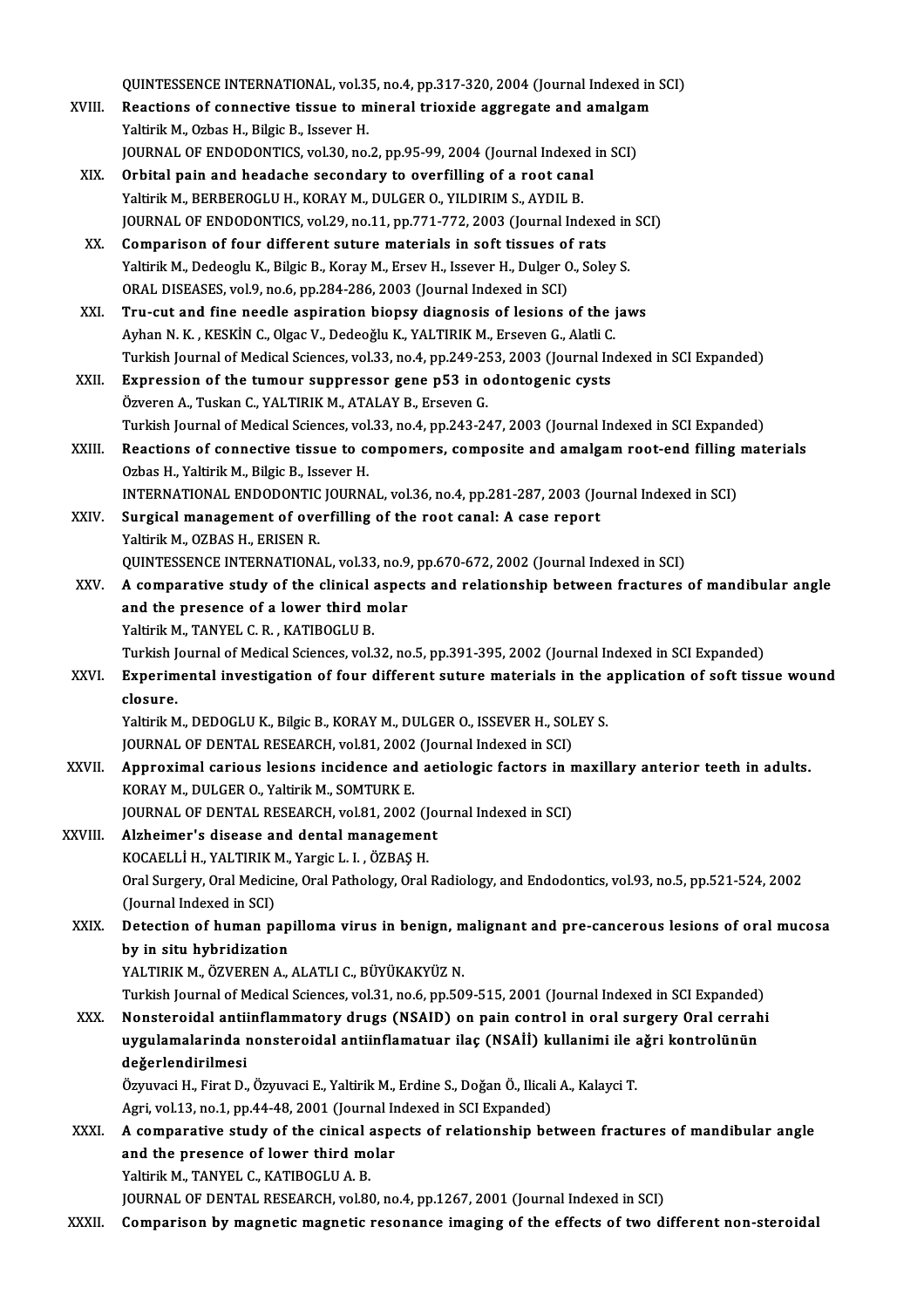anti-inflammatory drugs on edema following the surgical extraction of impacted third molars<br>VALTIRIM ARAL G ORAL Ö, KASAROCLU.G GERLY anti-inflammatory drugs on edema following the<br>YALTIRIK M., ORAL C., ORAL Ö., KASABOGLU C., ÇEBI V.<br>Turkish Journal of Modisal Ssianses vel 31 no 2 nn 153 anti-inflammatory drugs on edema following the surgical extraction of impacted third mola<br>YALTIRIK M., ORAL C., ORAL Ö., KASABOGLU C., ÇEBI V.<br>Turkish Journal of Medical Sciences, vol.31, no.2, pp.151-154, 2001 (Journal In

Turkish Journal of Medical Sciences, vol.31, no.2, pp.151-154, 2001 (Journal Indexed in SCI Expanded)<br>Articles Published in Other Journals

rticles Published in Other Journals<br>I. Alternative strategies for the management of postoperative complications in patients with<br>exthemathic surgery Alternative strategies<br>
orthognathic surgery<br>
<sup>Orkookin</sub> T. Cons.A. Ture</sup> Alternative strategies for the managem<br>orthognathic surgery<br>Özkeskin T., Genç A., Turgut C. T. , Yaltırık M.<br>Dantal and Medical Journal - Boyjou: val 2. r

orthognathic surgery<br>Özkeskin T., Genç A., Turgut C. T. , Yaltırık M.<br>Dental and Medical Journal - Review, vol.2, no.1, pp.36-45, 2020 (Other Refereed National Journals)

Özkeskin T., Genç A., Turgut C. T. , Yaltırık M.<br>Dental and Medical Journal - Review, vol.2, no.1, pp.36-45, 2020 (Other Refereed National Jo<br>II. The Effects of Intra-Articular Injections of Botulinum Toxin A on Experiment Dental and Medical Journal - Review, vol.2, no.1, pp.36-4<br>The Effects of Intra-Articular Injections of Botuli<br>Temporomandibular Joint Osteoarthritis Models<br>VALTIRIK M. RALANCIOČLIJA, VANAR K. TURCUT C. T The Effects of Intra-Articular Injections of Botulinum Toxin<br>Temporomandibular Joint Osteoarthritis Models<br>YALTIRIK M., PALANCIOĞLU A., YANAR K., TURGUT C. T. , BİLGİÇ B.<br>The Effects of Intre Articular Injections of Botuli Temporomandibular Joint Osteoarthritis Models<br>YALTIRIK M., PALANCIOĞLU A., YANAR K., TURGUT C. T. , BİLGİÇ B.<br>The Effects of Intra-Articular Injections of Botulinum Toxin A on Experimentally Temporomandibular Joint<br>Osteoar YALTIRIK M., PALANCIOĞLU A., YANAR K., TURGUT C. T. , BİLGİÇ B.<br>The Effects of Intra-Articular Injections of Botulinum Toxin A on Experimentally 1<br>Osteoarthritis Models, vol.8, pp.9-12, 2018 (National Refreed University Jo

The Effects of Intra-Articular Injections of Botulinum To:<br>Osteoarthritis Models, vol.8, pp.9-12, 2018 (National Ref<br>III. Congenital Epulis of the Newborn: A Case Report<br>VALTIBIK M KORAY M Osteoarthritis Models, v<br>Congenital Epulis of t<br>YALTIRIK M., KORAY M.<br>Open Jeurnal of Stemate YALTIRIK M., KORAY M.<br>Open Journal of Stomatology, vol.8, pp.120-126, 2018 (Other Refereed National Journals)

- IV. Pfeiffer syndrome type 1: A case report Open Journal of Stomatology, vol.8, pp.120-126, 2018<br>Pfeiffer syndrome type 1: A case report<br>Kocak G., SARUHANOĞLU A., YALTIRIK M., KORAY M.<br>International Journal of Dentistry and Oral Science. v International Journal of Dentistry and Oral Science, vol.5, no.3, pp.626-629, 2018 (Refereed Journals of Other<br>Institutions) Kocak G., SAF<br>International<br>Institutions)<br>The Effects International Journal of Dentistry and Oral Science, vol.5, no.3, pp.626-629, 2018 (Refereed<br>Institutions)<br>V. The Effects of intra-Articular Injections of Botulinum Toxin A on Experimentally<br>Temperamentally
- Institutions)<br>The Effects of intra-Articular Injections of Botuli<br>Temporomandibular Joint Osteoarthritis Models<br>Veltivit M. Pelanciecly A. Yoner K. Turgut C. T., Bilgie I Temporomandibular Joint Osteoarthritis Models<br>Yaltirik M., Palancioglu A., Yanar K., Turgut C. T., Bilgic B. Temporomandibular Joint Osteoarthritis Models<br>Yaltirik M., Palancioglu A., Yanar K., Turgut C. T. , Bilgic B.<br>CLINICAL AND EXPERIMENTAL HEALTH SCIENCES, vol.8, no.1, pp.9-13, 2018 (Journal Indexed in ESCI)<br>The Effects of I

Yaltirik M., Palancioglu A., Yanar K., Turgut C. T. , Bilgic B.<br>CLINICAL AND EXPERIMENTAL HEALTH SCIENCES, vol.8, no.1, pp.9-13, 2018 (Journal Indexed in ESCI)<br>VI. The Effects of Intraarticular Injections Of Botulinum Toxi CLINICAL AND EXPERIMENTAI<br>The Effects of Intraarticulai<br>Joint Osteoarthritis Models<br>VALTIBLY M The Effects<br>Joint Osteo:<br>YALTIRIK M.<br>CUNICAL AN Joint Osteoarthritis Models<br>YALTIRIK M.<br>CLINICAL AND EXPERIMENTAL HEALTH SCIENCES, pp.96-97, 2017 (International Refereed University Journal)<br>Temperemendibular eklem bozukluklaruse teebisi

YALTIRIK M.<br>CLINICAL AND EXPERIMENTAL HEALTH SCIENCES, pp.96<br>VII. Temporomandibular eklem bozuklukları ve teşhisi<br>YALTIRIK M. CLINICAL AN<br>Temporoma<br>YALTIRIK M.<br>7 TEPE KLIN

7 TEPE KLINIK DERGI, vol.13, no.2, pp.43-50, 2017 (International Refereed University Journal)

- YALTIRIK M.<br>7 TEPE KLINIK DERGI, vol.13, no.2, pp.43-50, 2017 (International Re<br>VIII. Changes in Alveolar Bone Width Following Bone Expansion<br>VORAY M. SENELS N. Sonomton A. ÖZGAN I, VALTIBIK M. 7 TEPE KLINIK DERGI, vol.13, no.2, pp.43-50, 2017 (Internat<br>Changes in Alveolar Bone Width Following Bone Expa<br>KORAY M., ŞENEL Ş.N. , Senemtası A., ÖZCAN İ., YALTIRIK M.<br>Open Journal of Stematelegy vol.7, np.305-313-2017 ( Changes in Alveolar Bone Width Following Bone Expansion<br>KORAY M., ŞENEL Ş. N. , Senemtası A., ÖZCAN İ., YALTIRIK M.<br>Open Journal of Stomatology, vol.7, pp.305-313, 2017 (Refereed Journals of Other Institutions)<br>YENİDOĞANDA KORAY M., ŞENEL Ş. N., Senemtası A., ÖZCAN İ., YALTIRIK M.<br>Open Journal of Stomatology, vol.7, pp.305-313, 2017 (Refer<br>IX. YENİDOĞANDA KONJENİTAL EPİLUS OLGU SUNUMU<br>KORAY M., YALTIRIK M.
- Open Journal of Stomate<br>YENİDOĞANDA KONJ<br>KORAY M., YALTIRIK M.<br>TÜRK DİS HEKİMI ERİ D YENİDOĞANDA KONJENİTAL EPİLUS OLGU SUNUMU<br>KORAY M., YALTIRIK M.<br>TÜRK DİŞ HEKİMLERİ DERGİSİ, vol.1, no.2, pp.20-24, 2017 (Other Refereed National Journals)<br>Temperemandibular bezuklukların tedevileri KORAY M., YALTIRIK M.<br>TÜRK DİŞ HEKİMLERİ DERGİSİ, vol.1, no.2, pp.20-24<br>X. Temporomandibular bozuklukların tedavileri<br>YALTIBIK M. BALANCIOCLU A. Turgut C.T. KOBAN
- TÜRK DİŞ HEKİMLERİ DERGİSİ, vol.1, no.2, pp.20-24, 20<br>Temporomandibular bozuklukların tedavileri<br>YALTIRIK M., PALANCIOGLU A., Turgut C. T. , KORAY M.<br>VEDİTERE ÜNİVERSİTESİ DİŞ HEKİMI İĞI FAKÜLTESİ 7' X. Temporomandibular bozuklukların tedavileri<br>YALTIRIK M., PALANCIOGLU A., Turgut C. T., KORAY M.<br>YEDİTEPE ÜNİVERSİTESİ DİŞ HEKİMLİĞİ FAKÜLTESİ 7TEPE KLİNİK DERGİSİ, vol.13, no.3, pp.44-50, 2017<br>(International Refereed Uni YALTIRIK M., PALANCIOGLU A., Turgut C. T., KORAY M. YEDİTEPE ÜNİVERSİTESİ DİŞ HEKİMLİĞİ FAKÜLTESİ 7TEPE KLİNİK DERGİSİ, vol.13, no.3, pp.44-50, 2017<br>(International Refereed University Journal)<br>XI. Zimmer Tek Parça (One-Piece) İmplantların İki Yıllık Takip Sonuçlarının Retro
- (International Refereed University Journal)<br>Zimmer Tek Parça (One-Piece) İmplantlar<br>Değerlendirilmesi ve Literatür Derlemesi<br>VALTIRIK M. Turgut C.T., Pelangoğlu A. Tongi Zimmer Tek Parça (One-Piece) İmplantların İki Yıllık Takip<br>Değerlendirilmesi ve Literatür Derlemesi<br>YALTIRIK M., Turgut C.T. , Palancıoğlu A., Topçu S. İ. K. , Şitilci A. T.<br>Türkiye Klinikleri Ağız Diş ve Cane Carrabisi Öz De<mark>ğerlendirilmesi ve Literatür Derlemesi</mark><br>YALTIRIK M., Turgut C. T. , Palancıoğlu A., Topçu S. İ. K. , Şitilci A. T.<br>Türkiye Klinikleri Ağız Diş ve Çene Cerrahisi Özel Dergisi, vol.2, no.3, pp.6-8, 2016 (National Non-Refe

# YALTIRIK M., Turgut C. T. , Palancıoğlu A., Topçu S. İ. K. , Şitilci A. T.<br>Türkiye Klinikleri Ağız Diş ve Çene Cerrahisi Özel Dergisi, vol.2, no.3, pp.6-8, 2016 (National Non-Refereed Journal)<br>XII. İki Farklı İmplant Üstü Türkiye Klinikleri Ağız Diş ve Çene Cerrahisi (<br>İki Farklı İmplant Üstü Lokatör Protez B<br>Karşılaştırılması ve Literatür Derlemesi<br>VALTIRIK M. Sitlei A.T., Rokaneğilu A. Turgı İki Farklı İmplant Üstü Lokatör Protez Bağlantı Sisteminin<br>Karşılaştırılması ve Literatür Derlemesi<br>YALTIRIK M., Şitilci A. T. , Palancıoğlu A., Turgut C. T. , Topçu S. İ. K.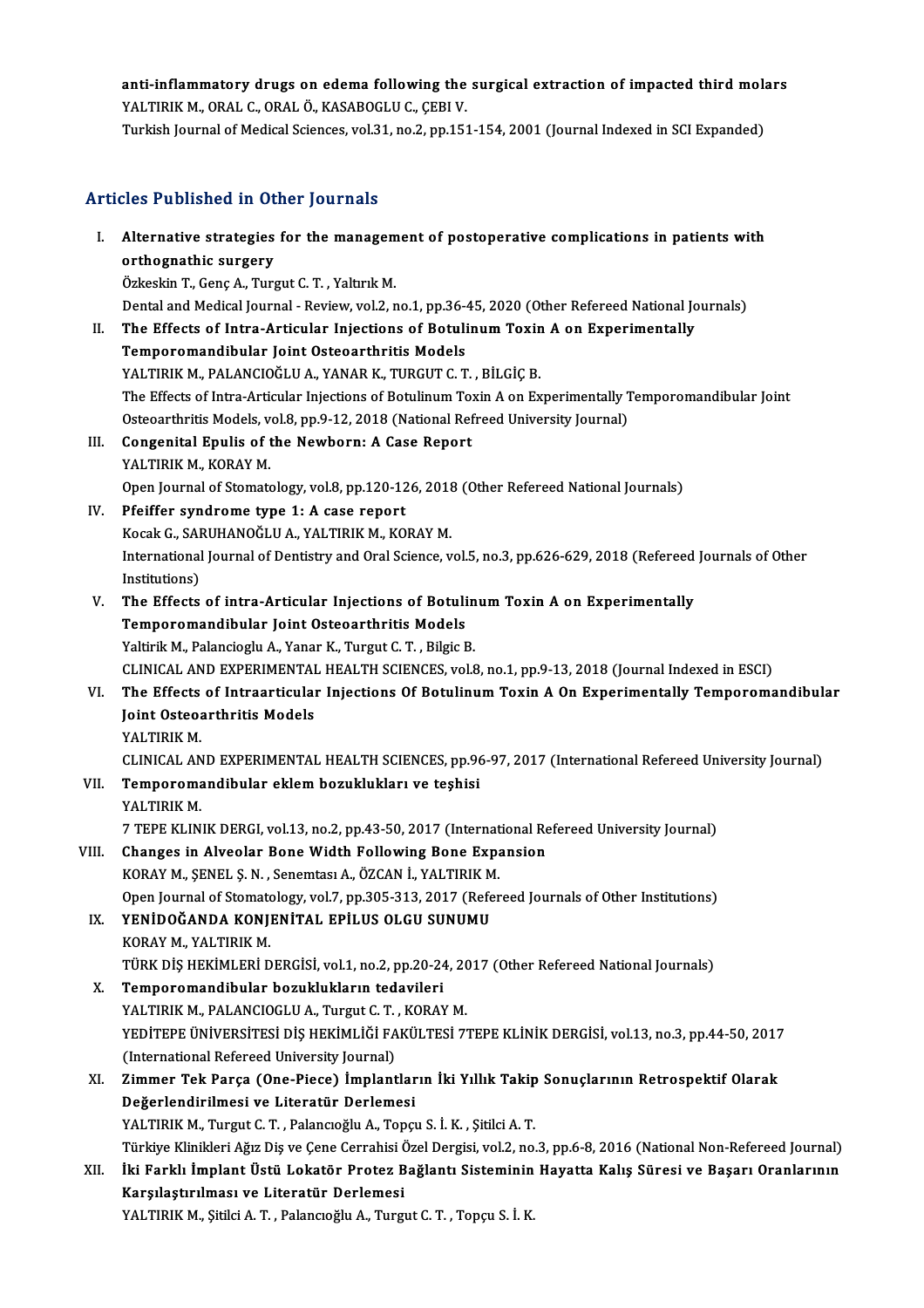Türkiye Klinikleri Ağız Diş ve Çene Cerrahisi Özel Dergisi, vol.2, no.3, pp.1-5, 2016 (National Non-Refereed Journal)<br>Onal Antikoagülanların Değisen yüzü

| XIII.  | Türkiye Klinikleri Ağız Diş ve Çene Cerrahisi Özel Dergisi, vol.2, no.3, pp.1-5, 2016 (National Non-Refereed Journal)<br>Oral Antikoagülanların Değişen yüzü |
|--------|--------------------------------------------------------------------------------------------------------------------------------------------------------------|
|        | YALTIRIK M.                                                                                                                                                  |
|        | Dicle Üniversitesi diş Hekimliği Fakültesi Dergisi, vol.17, no.1, pp.178-83, 2016 (National Refreed University                                               |
|        | Journal)                                                                                                                                                     |
| XIV.   | Periimplantitisin Tedavisindeki Güncel Yaklaşımlar                                                                                                           |
|        | YALTIRIK M.                                                                                                                                                  |
|        | İstanbul diş Hekimleri Odası Dergisi, no.164, pp.42-7, 2016 (National Non-Refereed Journal)                                                                  |
| XV.    | Zimmer Tek Parça (One-Piece) İmplantların İki Yıllık Takip Sonuçlarının Retrospektif Olarak                                                                  |
|        | Değerlendirilmesi ve Literatür Derlemesi                                                                                                                     |
|        | YALTIRIK M.                                                                                                                                                  |
|        | Turkiye Klinikleri J Oral Maxillofac Surg-Special Topics, vol.2, no.3, pp.6-8, 2016 (Refereed Journals of Other                                              |
|        | Institutions)                                                                                                                                                |
| XVI.   | Effects of different suture materials on tissue healing.                                                                                                     |
|        | Selvı F., Cakarer S., Can T., Kirli T., Palancıoglu A., Keskın B., Bilgic B., Yaltirik M., Keskın C.                                                         |
|        | Journal of Istanbul University Faculty of Dentistry, vol.50, pp.35-42, 2016 (Journal Indexed in ESCI)                                                        |
| XVII.  | effect of different suture materials on tissue healing                                                                                                       |
|        | YALTIRIK M.                                                                                                                                                  |
|        | J ISTANBUL UNIVERSTY FACULTY DENTISTRY, no.50, pp.35-42, 2016 (International Refereed University Journal)                                                    |
| XVIII. | TUM YONLERİYLE TEKDİŞ İMPLANT PLANLAMASI VE UYGULAMALARI                                                                                                     |
|        | YALTIRIK M., PALANCIOGLU A.                                                                                                                                  |
|        | TURKIYE KLİNİKLERİ JORAL MAXİLLOFACIAL SURGERY SPECİAL TOPİCS, no.1, pp.27-32, 2015 (Other Refereed                                                          |
|        | National Journals)                                                                                                                                           |
| XIX.   | Survival of Chemically Modified Titanium Surfaced Implants in Irradiated Jaws of Oral Cancer                                                                 |
|        | <b>Patients</b>                                                                                                                                              |
|        | Yaltırık M., Gökçen Röhlig B., Özdemir Karataş M., Ordulu Sübay M., Tanyel R. C., Koray M.                                                                   |
|        | Open Journal of Stomatology, vol.5, no.7, pp.202-209, 2015 (Refereed Journals of Other Institutions)                                                         |
| XX.    | Survival of Chemically Modified Titanium Surfaced Implants in Irradiated Jaws of Oral Cancer                                                                 |
|        | Patients Survival of Chemically Modified Titanium Surfaced Implants in Irradiated Jaws of Oral                                                               |
|        | <b>Cancer Patients</b>                                                                                                                                       |
|        | YALTIRIK M., KORAY M., ÖZDEMİR KARATAŞ M.                                                                                                                    |
|        | OPEN JOURNAL STOMATOLOGY, vol.5, no.7, pp.202-9, 2015 (Refereed Journals of Other Institutions)                                                              |
| XXI.   | Survival of Chemically Modified Titanium Surfaced Implants in Irradiated Jaws of Oral Cancer                                                                 |
|        | Patients                                                                                                                                                     |
|        | YALTIRIK M., KORAY M.                                                                                                                                        |
|        | open journal stomatology, no.5, pp.202-209, 2015 (Refereed Journals of Other Institutions)                                                                   |
| XXII.  | Efficacy of hyaluronic acid spray on swelling, pain, and trismus after surgical extraction of impacted                                                       |
|        | mandibular third molars                                                                                                                                      |
|        | YALTIRIK M., KORAY M.                                                                                                                                        |
|        | Int. J. Oral Maxillofac. Surg, vol.43, pp.1399-1403, 2014 (Refereed Journals of Other Institutions)                                                          |
| XXIII. | Elektro Cerrahinin Diş Hekimliğinde Kullanımı                                                                                                                |
|        | YALTIRIK M                                                                                                                                                   |
|        | İstanbul Diş Hekimleri Odası Dergisi, no.150, pp.54-8, 2013 (National Non-Refereed Journal)                                                                  |
| XXIV   | MANAGEMENT OF EPILEPTIC PATIENT IN DENTISTRY                                                                                                                 |
|        | YALTIRIK M., KOCAELLI H., Özer S.                                                                                                                            |
|        | OPEN JOURNAL STOMATOLOGY, vol.3, pp.47-52, 2012 (Journal Indexed in ESCI)                                                                                    |
| XXV.   | Oligodonti tedavisinde tek parça (3.0) mm implantların kullanılması: Olgu Raporu.                                                                            |
|        | ÇAKARER S., CAN T., KIRLI S., MUTLU D., PALANCIOĞLU A., GÜR M. H. , YALTIRIK M., KESKİN C.                                                                   |
|        | Oral İmplantoloji Dergisi, vol.13, pp.42-45, 2012 (Other Refereed National Journals)                                                                         |
| XXVI.  | THE ROLE OF CORTICOSTEROIDS FOR CONTROL POSTOPERATIVE PAIN AND EDEMA IN ORAL                                                                                 |
|        | <b>SURGERY</b>                                                                                                                                               |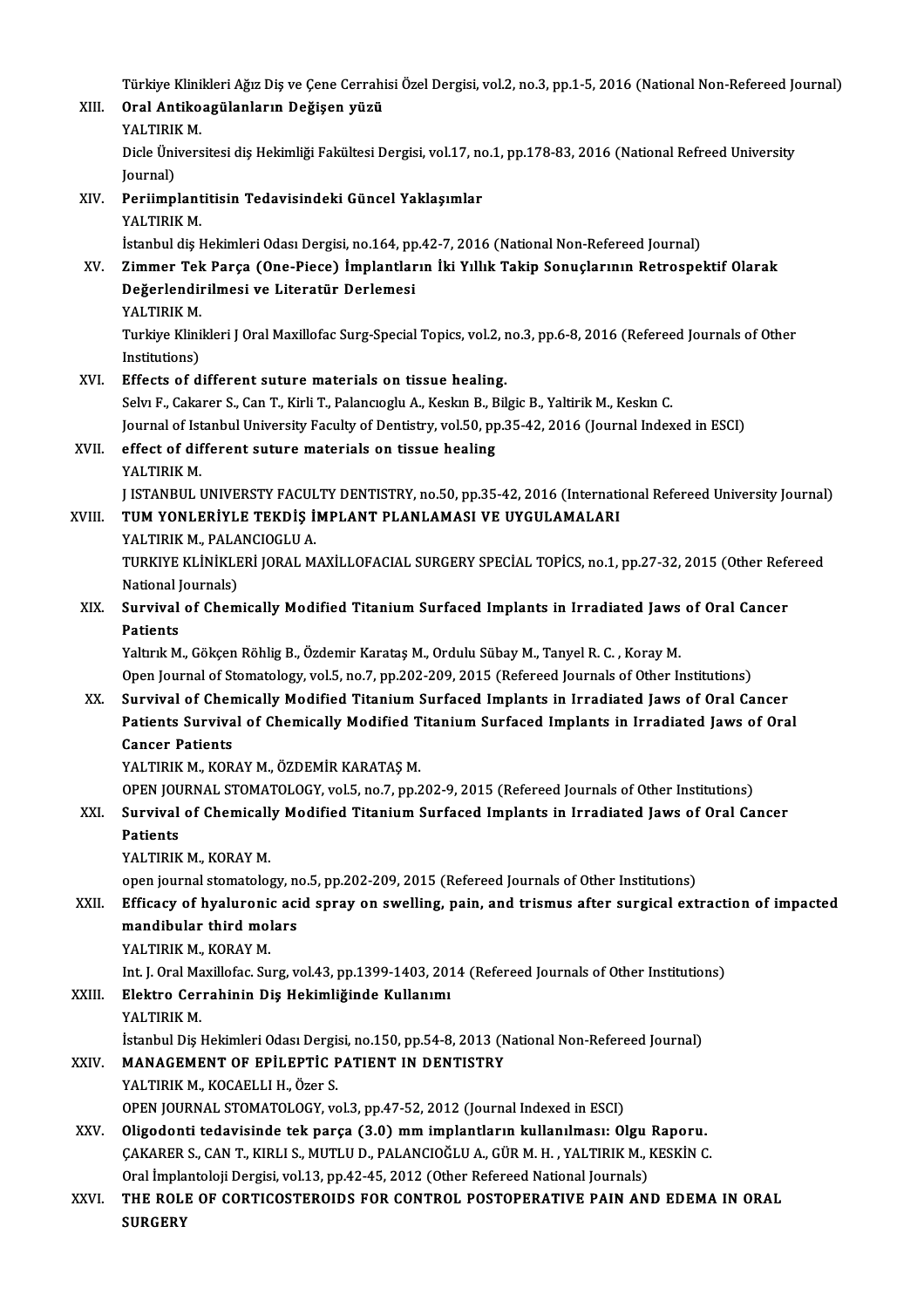YALTIRIK M. AtatürkÜniv.DişHek.Fak.Derg,vol.6,pp.84-91,2012 (NationalRefreedUniversity Journal) YALTIRIK M.<br>Atatürk Üniv. Diş Hek. Fak. Derg, vol.6, pp.84-91, 2012 (National<br>XXVII. "Gömük dişler ile ilişkili odontomalar: 3 olgu raporu",<br>Colsanar S. Kirli S. İ. Selvi E. Can T. Valtark M. Keskin C. Atatürk Üniv. Diş Hek. Fak. Derg, vol.6, pp.84-91, 2012 (!<br>**"Gömük dişler ile ilişkili odontomalar: 3 olgu rap**o<br>Çakarer S., Kirli S. İ. , Selvi F., Can T., Yaltırık M., Keskin C.<br>Türk Disheltimliği Dergisi, ne 84, np.63,6 "Gömük dişler ile ilişkili odontomalar: 3 olgu raporu",<br>Çakarer S., Kirli S. İ. , Selvi F., Can T., Yaltırık M., Keskin C.<br>Türk Dişhekimliği Dergisi, no.84, pp.63-65, 2012 (Other Refereed National Journals)<br>ÇÖMÜK DİSLER İL Çakarer S., Kirli S. İ. , Selvi F., Can T., Yaltırık M., Keskin C.<br>Türk Dişhekimliği Dergisi, no.84, pp.63-65, 2012 (Other l<br>XXVIII. **GÖMÜK DİŞLER İLE İLGİLİ ODONTOMLAR**<br>YALTIRIK M. Türk Dişheki<br><mark>GÖMÜK DİŞ</mark><br>YALTIRIK M.<br>TÜPK DİS HE TÜRK DİŞ HEKİMLİĞİ DERGİSİ, vol.20, no.84, 2012 (Other Refereed National Journals) YALTIRIK M.<br>TÜRK DİŞ HEKİMLİĞİ DERGİSİ, vol.20, no.84, 2012 (Other Refereed National Journals)<br>XXIX. 5-year follow-up of a patient with an impacted maxillary canine transplantation and a single-tooth<br>implant TÜRK Dİ:<br>5-year f<br>implant<br><sup>Kocaalli l</sup> 5-year follow-up of a patient with an impacted mail.<br>Implant<br>Kocaelli H., GÖKÇEN RÖHLİG B., YALTIRIK M., Çakarer S.<br>Open Journal of Somatology, yol 3, np 39, 42, 2012 (Refe i<mark>mplant</mark><br>Kocaelli H., GÖKÇEN RÖHLİG B., YALTIRIK M., Çakarer S.<br>Open Journal of Somatology, vol.2, pp.39-43, 2012 (Refereed Journals of Other Institutions)<br>Onal serrabide pesteperatif eğru ve ödem kantrolünde kartikestere Kocaelli H., GÖKÇEN RÖHLİG B., YALTIRIK M., Çakarer S.<br>Open Journal of Somatology, vol.2, pp.39-43, 2012 (Refereed Journals of Other Institutions<br>XXX. Oral cerrahide postoperatif ağrı ve ödem kontrolünde kortikosteroid Oral cerrahide postoperatif ağrı ve ödem kontrolünde kortikosteroidlerin rolü YALTIRIKM. Oral cerrahide postoperatif ağrı ve ödem kontrolünde kortikosteroidlerin rolü<br>YALTIRIK M.<br>ATATÜRK ÜNİVERSİTESİ DİŞ HEKİMLİĞİ FAKÜLTESİ DERGİSİ, no.6, pp.84-91, 2012 (National Refreed University<br>Journal) YALTIRII<br>ATATÜRI<br>Journal)<br>5 year f ATATÜRK ÜNIVERSITESI DIŞ HEKIMLIĞI FAKÜLTESI DERGISI, no.6, pp.84-91, 2012 (National Refreed University<br>Journal)<br>XXXI. 5-year follow-up of a patient with an impacted maxillary canine transplantation and a single-tooth<br>impl Journal)<br>5-year follow-up of a p<br>implant: A case report<br>KOCAELLLH CÖKCEN PÖ 5-year follow-up of a patient with an impacted maxill<br>implant: A case report<br>KOCAELLİ H., GÖKÇEN RÖHLİG B., ÇAKARER S., YALTIRIK M.<br>enen Jeurnal of stamatalagu val 2, nn 20.42, 2012 (Referees implant: A case report<br>KOCAELLİ H., GÖKÇEN RÖHLİG B., ÇAKARER S., YALTIRIK M.<br>open Journal of stomatology, vol.2, pp.39-43, 2012 (Refereed Journals of Other Institutions)<br>Bisfosfonet kullanmış veya kullanmakta olan bastala KOCAELLİ H., GÖKÇEN RÖHLİG B., ÇAKARER S., YALTIRIK M.<br>open Journal of stomatology, vol.2, pp.39-43, 2012 (Refereed Journals of Other Institutions)<br>XXXII. Bisfosfonat kullanmış veya kullanmakta olan hastalarda dental i open Journ<br><mark>Bisfosfona</mark><br>derlemesi<br>Solvi E. Cak Bisfosfonat kullanmış veya kullanmakta olan hastalarda den:<br>derlemesi<br>Selvi F., Çakarer S., Can T., Kırlı İ., Palancıoğlu A., Yaltırık M., Keskin C.<br>Atatürk Üniversitesi Dis Hekimliği Fekültesi Dersisi, vel 31, no 3, nn 3 **derlemesi**<br>Selvi F., Çakarer S., Can T., Kırlı İ., Palancıoğlu A., Yaltırık M., Keskin C.<br>Atatürk Üniversitesi Diş Hekimliği Fakültesi Dergisi, vol.21, no.3, pp.266-273, 2011 (National Refreed University Selvi F., Ç<br>Atatürk İ<br>Journal)<br>Dis heki Atatürk Üniversitesi Diş Hekimliği Fakültesi Dergisi, vol.21, no.3, pp.266-273, 2011 (<br>Journal)<br>XXXIII. Diş hekimliğinde kullanılan görüntüleme yöntemlerinin değerlendirilmesi<br>Kirli İ. Balancıcğlu A. Can T. Cakarer S. Sakr Journal)<br>Diş hekimliğinde kullanılan görüntüleme yöntemlerinin değerlendirilmesi<br>Kirli İ., Palancıoğlu A., Can T., Çakarer S., Selvi F., Yaltırık M., Keskin C. Oral implantoloji Dergisi,, vol.12, no.1, pp.16-26, 2011 (Other Refereed National Journals) Kirli İ., Palancıoğlu A., Can T., Çakarer S., Selvi F., Yaltırık M., Keskin C.<br>Oral implantoloji Dergisi,, vol.12, no.1, pp.16-26, 2011 (Other Refereed National Journals)<br>XXXIV. Clinical evaluation of small diameter st Oral implantoloji Dergi<br>Clinical evaluation o<br>retrospective study.<br>Veltinik M. GÖVCEN PÖ Clinical evaluation of small diameter strauman<br>retrospective study.<br>Yaltirik M., GÖKÇEN-RÖHLIG B., Özer S., EVLIOGLU G.<br>Journal of dontistry (Tehren Jran), vol 8 nn 75, 80, 2 retrospective study.<br>Yaltirik M., GÖKÇEN-RÖHLIG B., Özer S., EVLIOGLU G.<br>Journal of dentistry (Tehran, Iran), vol.8, pp.75-80, 2011 (Refereed Journals of Other Institutions)<br>Probivetiklerin ağız sağlığına etkileri Yaltirik M., GÖKÇEN-RÖHLIG B., Özer S., EVLIOGLU G.<br>Journal of dentistry (Tehran, Iran), vol.8, pp.75-80, 2011 (Refereed<br>XXXV. Probiyotiklerin ağız sağlığına etkileri<br>KARAMEHMETOĞLU H., KİRLİ İ., ÖZER S., ÇAKARER S., YALTI Journal of dentistry (Tehran, Iran), vol.8, pp.75-80, 2011 (Refereed<br><mark>Probiyotiklerin ağız sağlığına etkileri</mark><br>KARAMEHMETOĞLU H., KİRLİ İ., ÖZER S., ÇAKARER S., YALTIRIK M.<br>Türk Diskeltimliği Dengisi, vol.17, np.76, 80, 20 Probiyotiklerin ağız sağlığına etkileri<br>KARAMEHMETOĞLU H., KİRLİ İ., ÖZER S., ÇAKARER S., YALTIRIK M.<br>Türk Dişhekimliği Dergisi, vol.17, pp.76-80, 2010 (Other Refereed National Journals)<br>Naktunnal Bauksizmi Olan bastalarda KARAMEHMETOĞLU H., KİRLİ İ., ÖZER S., ÇAKARER S., YALTIRIK M.<br>Türk Dişhekimliği Dergisi, vol.17, pp.76-80, 2010 (Other Refereed National Journals)<br>XXXVI. Nokturnal Bruksizmi Olan hastalarda Durumluk ve Sürekli anksiyete Dü Türk Dişhekimliği Dergisi, vol.17, pp.76-80, 2<br><mark>Nokturnal Bruksizmi Olan hastalarda D</mark><br>somturk e., koray m., yaltırık m., TANYERİ H.<br>Tüpkiye ki İNİKI ERİ Dİİ HEKİMI İĞİ PİLİMI Nokturnal Bruksizmi Olan hastalarda Durumluk ve Sürekli anksiyete Düzeyleri<br>somturk e., koray m., yaltırık m., TANYERİ H.<br>TÜRKİYE KLİNİKLERİ Dİİ HEKİMLİĞİ BİLİMLERİ DERGİSİ, vol.16, no.1, pp.44-50, 2010 (Other Refereed Nat Somturk e<br>TÜRKİYE J<br>Journals)<br>E YEAP E TÜRKİYE KLİNİKLERİ Dİİ HEKİMLİĞİ BİLİMLERİ DERGİSİ, vol.16, no.1, pp.44-50, 2010 (Other Refereed National<br>Journals)<br>XXXVII. 5 YEAR FOLLOW UP OF A PATIENT WITH AN IMPACTED MAXILARY CANINE TRANSPLANTATIOPNS Journals)<br>5 YEAR FOLLOW UP OF A PATIENT WITH AN IMPACTED MAXILARY CANINE TRANSPLANTATIOPNS<br>AND SINGLE TOOTH IMPLANT A CASE REPORT<br>YALTIRIK M. AND SINGLE TOOTH IMPLANT A CASE REPORT AND SINGLE TOOTH IMPLANT A CASE REPORT<br>YALTIRIK M.<br>OPEN JOURNAL STOMATOLOGY, vol.2, pp.39-43, 2010 (Refereed Journals of Other Institutions)<br>Ates atyploiisi tiplori ve õnomi XXXVIII. Ateş etyolojisi tipleri ve önemi<br>ERDEM M. A. . CANKAYA A. B. . YALTIRIK M. KASAPOĞLU C. OPEN JOURNAL STOMATOLOGY, vol.2, pp.39-43, 2010 (Refe<br>Ateş etyolojisi tipleri ve önemi<br>ERDEM M. A. , ÇANKAYA A. B. , YALTIRIK M., KASAPOĞLU Ç.<br>Akademik dental dir bekimliği dengisi vel 11 no 1 np.36-39 Akademik dental diş hekimliği dergisi, vol.11, no.1, pp.36-39, 2010 (Other Refereed National Journals) ERDEM M. A. , ÇANKAYA A. B. , YALTIRIK M., KASAPOĞLU Ç.<br>Akademik dental diş hekimliği dergisi, vol.11, no.1, pp.36-39, 2010 (Other Refereed National Journals)<br>XXXIX. MULTIDISCPLINARY APPROACH TO A PATIENT WITH ECTODERM Akademik dental diş hekimliği dergisi, vol.11, no.1, pp.3<br>MULTIDISCPLINARY APPROACH TO A PATIENT W<br>FROM SEVERE OSTEOMALASIA: A CASE REPORT<br>KOCAELLİ H. Tanakal B. VALTIBIK M. SÜLÜN T. Bilgis MULTIDISCPLINARY APPROACH TO A PATIENT WIT<br>FROM SEVERE OSTEOMALASIA: A CASE REPORT<br>KOCAELLİ H., Tanokol R., YALTIRIK M., SÜLÜN T., Bilgic B.<br>JOUPNAL OE ISTANBUL UNIVERSITY FACILITY OF DENTI FROM SEVERE OSTEOMALASIA: A CASE REPORT<br>KOCAELLI H., Tanokol R., YALTIRIK M., SÜLÜN T., Bilgic B.<br>JOURNAL OF ISTANBUL UNIVERSITY FACULTY OF DENTISTRY, vol.44, no.1, pp.27-32, 2010 (Journal Indexed in<br>ESCI) KOCAELLİ H., Tanokol R., YALTIRIK M., SÜLÜN T., Bilgic B.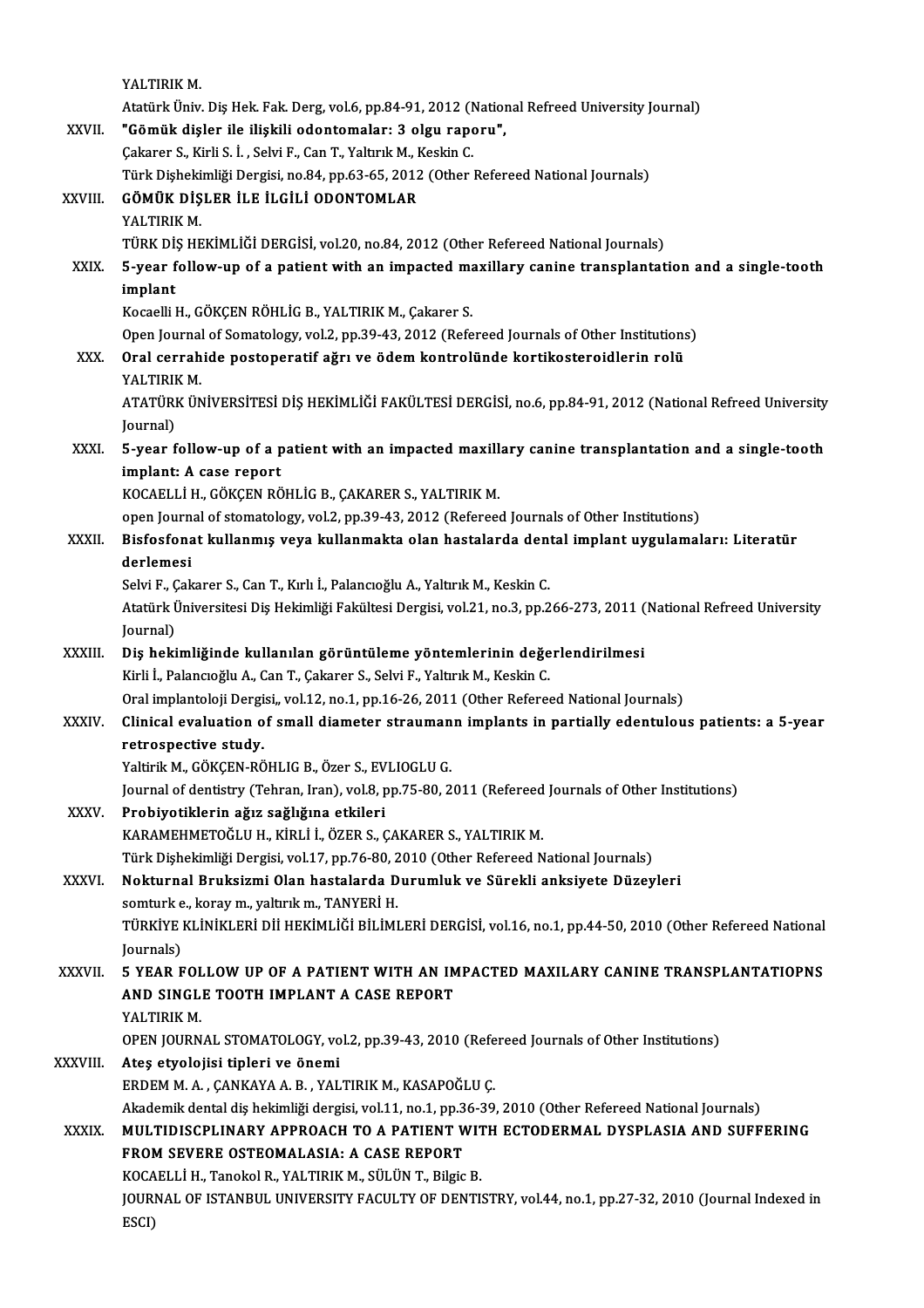| XL.     | MAKSİLLER ANTROLİTLER                                                                                                                 |
|---------|---------------------------------------------------------------------------------------------------------------------------------------|
|         | AYDİL B. A., YALTIRIK M.                                                                                                              |
|         | ORAL İMPLANTOLOJİ, vol.10, no.2, pp.18-22, 2009 (Other Refereed National Journals)                                                    |
| XLI.    | Survival and Success of ITI Implants and Prostheses: Retrospective Study of Cases with 5-Year                                         |
|         | Follow-Up                                                                                                                             |
|         | Gökçen Röhlig B., Yaltırık M., Özer S., Çifter E. D., Evlioğlu G.                                                                     |
|         | European Journal of Dentistry, vol.3, no.1, pp.42-49, 2009 (Journal Indexed in ESCI)                                                  |
| XLII.   | The effects of Er, Cr: YSGG on bone defects                                                                                           |
|         | Kaya S., AYBAR B., YALTIRIK M., ÇAKARER S., Horoz G., KOÇAK BERBEROĞLU H., KASAPOĞLU Ç., KESKİN C.                                    |
|         | Akademik Dental Dişhekimliği Dergisi, no.10, pp.20-23, 2009 (Other Refereed National Journals)                                        |
| XLIII.  | Dişhekimliğinde trigeminal sinir hasarı ve nevraljiform ağrılarda lazer                                                               |
|         | ÖZER S., YALTIRIK M., AYBAR B., ÇAKARER S., HOROZ G., KOÇAK BERBEROĞLU H., KASAPOĞLU Ç., KESKİN C.                                    |
|         | Akademik Dental, vol.10, pp.9-16, 2009 (Other Refereed National Journals)                                                             |
| XLIV.   | Trigeminal nerve injuries in dental practice and the use of Lasers in the treatment of trigeminal                                     |
|         | neuralgianeuralgiform pain                                                                                                            |
|         | Özer S., YALTIRIK M., AYBAR B., ÇAKARER S., Horoz G., KOÇAK BERBEROĞLU H., KASAPOĞLU Ç., KESKİN C.                                    |
|         | Akademik Dental Dişhekimliği Derg, no.10, pp.9-16, 2009 (Other Refereed National Journals)                                            |
| XLV.    | Survival and Success of ITI Implants and Prostheses: Retrospective Study of Cases with 5-Year                                         |
|         | Follow-Up.                                                                                                                            |
|         | GÖKÇEN-RÖHLIG B., Yaltirik M., Özer S., TUNCER E., EVLIOGLU G.                                                                        |
|         | European journal of dentistry, vol.3, pp.42-9, 2009 (Refereed Journals of Other Institutions)                                         |
| XLVI.   | The treatment of premalign and malign lesion with using laser applications                                                            |
|         | Eyüpoğlu E., YALTIRIK M., AYBAR B., KOÇAK BERBEROĞLU H.                                                                               |
|         | Akademik Dental Dişhekimliği Dergisi, no.10, pp.17-19, 2009 (Other Refereed National Journals)                                        |
| XLVII.  | Evaluating Anxiety and Pain in Patients Receiving a Local Anaesthetic Injection: Traditional Syringe                                  |
|         | versus a Computer-Controlled Local Anaesthetic Delivery System<br>DÜLGER O., KORAY M., SOLEY M. S., YALTIRIK M., somturk e., ÖĞÜNC N. |
|         | BALKAN JOURNAL OF STOMATOLOGY, pp.100-104, 2007 (Refereed Journals of Other Institutions)                                             |
| XLVIII. | Dis hekimliği ve dijital fotoğraf makineleri                                                                                          |
|         | CANKAYA A. B., Oral O., ERDEM M. A., YALTIRIK M., ORAL C. K.                                                                          |
|         | Akademik dental diş hekimliği dergisi, vol.9, no.1, pp.52-59, 2007 (Other Refereed National Journals)                                 |
| XLIX.   | Kemik ve kriyoterapi                                                                                                                  |
|         | ERDEM M. A., ÇANKAYA A. B., Oral O., YALTIRIK M., KASAPOĞLU Ç.                                                                        |
|         | Türk diş hekimliği dergisi, vol.14, no.70, pp.196-199, 2007 (Other Refereed National Journals)                                        |
| L.      | SUBMANDIBULAR SIALOLITH (A CASE REPORT)                                                                                               |
|         | Ozer S., YALTIRIK M., KOCAELLİ H., YALÇIN S.                                                                                          |
|         | JOURNAL OF ISTANBUL UNIVERSITY FACULTY OF DENTISTRY, vol.41, pp.59-63, 2007 (Journal Indexed in ESCI)                                 |
| LI.     | Anterior Maksillada Tek Diş Eksikliklerinde Yükleme Protokollerinin Değerlendirilmesi                                                 |
|         | ÖZDEMİR KARATAŞ M., GÖKÇEN RÖHLİG B., YALTIRIK M., EVLİOĞLU G.                                                                        |
|         | İmplanTR, vol.2, no.3, pp.22-29, 2007 (Other Refereed National Journals)                                                              |
| LII.    | ALZHEIMER'S DISEASE AND DENTAL MANAGEMENT                                                                                             |
|         | Ozer S., KOCAELLİ H., YALTIRIK M.                                                                                                     |
|         | JOURNAL OF ISTANBUL UNIVERSITY FACULTY OF DENTISTRY, vol.41, no.3, pp.31-38, 2007 (Journal Indexed in                                 |
|         | ESCI)                                                                                                                                 |
| LIII.   | Kemik                                                                                                                                 |
|         | ERDEM M. A., ÇANKAYA A. B., Oral O., YALTIRIK M., ORAL C. K., KASAPOĞLU Ç.                                                            |
|         | Akademik dental diş hekimliği dergisi, vol.9, no.1, pp.1-6, 2007 (Other Refereed National Journals)                                   |
| LIV.    | Diş hekimliğinde viral enfeksiyonlar                                                                                                  |
|         | ÇAKARER S., YALTIRIK M., KESKİN C.<br>Akademik Dental, vol.9, pp.7-13, 2007 (Other Refereed National Journals)                        |
| LV.     | EFFECTS OF ELEECTROMAGNETIC FIELDS (EMF) ON HEALING OF THE BONE DEFECTS                                                               |
|         |                                                                                                                                       |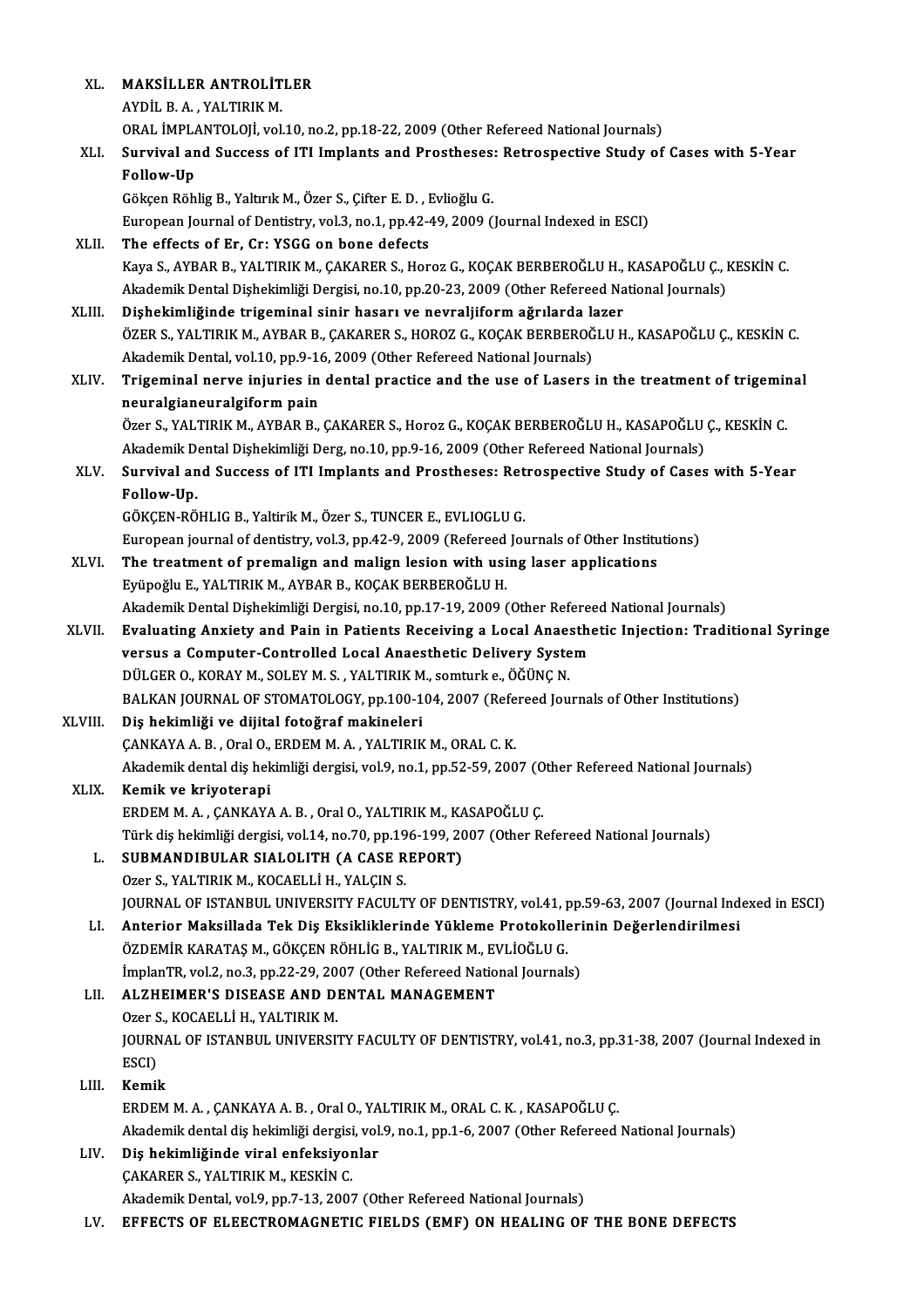ÇANKAYA A. B. , ERDEM M. A. , Oral O., YALTIRIK M., KASAPOĞLU Ç., Oral C. K.<br>JOUPMAL OF ISTANPUL UNIVERSITY FACULTY OF DENTISTRY vol 41 no. 3 n JOURNAL OF ISTANBUL UNIVERSITY FACULTY OF DENTISTRY, vol.41, no.3, pp.17-23, 2007 (Journal Indexed in<br>ESCI) CANK<br>JOURN<br>ESCI)<br>Syste JOURNAL OF ISTANBUL UNIVERSITY FAC<br>ESCI)<br>LVI. Systemic diseases in dental practice<br>CALABER S, AVBAR B, VALTIBLE M

ESCI)<br>Systemic diseases in dental prac<br>ÇAKARER S., AYBAR B., YALTIRIK M.<br>Oral İmplantalaji Dergisi ne 7-nn 41 Systemic diseases in dental practice<br>ÇAKARER S., AYBAR B., YALTIRIK M.<br>Oral İmplantoloji Dergisi, no.7, pp.41-46, 2006 (Other Refereed National Journals)<br>Biyoaktif sam komik graftinin sarum kalsiyum, fasfar, alkalan fasfat CAKARER S., AYBAR B., YALTIRIK M.<br>Oral İmplantoloji Dergisi, no.7, pp.41-46, 2006 (Other Refereed National Journals)<br>LVII. Biyoaktif cam kemik greftinin serum kalsiyum, fosfor, alkalen fosfataz ve osteokalsin düzeyleri Oral İn<br>Biyoal<br>etkisi. Biyoaktif cam kemik greftinin serum kalsiyum, fosfor, alkalen fosfa<br>etkisi.<br>AK G., TANYERİ H., İŞSEVER H., KORAY M., YALTIRIK M., ÜNLÜÇERÇİ Y. M. Y.<br>Akademik Dental vel 19. nn 21.27.2002 (National Befreed University Journ <mark>etkisi.</mark><br>AK G., TANYERİ H., İŞSEVER H., KORAY M., YALTIRIK M., ÜNLÜÇERÇİ Y. M. Y.<br>Akademik Dental, vol.19, pp.31-37, 2003 (National Refreed University Journal)<br>biyoaktif sam komik gnaftinin sanum kalsiyum, fasfar, alkalan AK G., TANYERİ H., İŞSEVER H., KORAY M., YALTIRIK M., ÜNLÜÇERÇİ Y. M. Y.<br>Akademik Dental, vol.19, pp.31-37, 2003 (National Refreed University Journal)<br>LVIII. biyoaktif cam kemik greftinin serum kalsiyum, fosfor, alkale Akade<br><mark>biyoa</mark><br>etkisi biyoaktif cam kemik greftinin ser<mark>ı</mark><br>etkisi<br>koray m., ak g., yaltırık m., TANYERİ H.<br>akademik dentel dishekimliği dengisi y <mark>etkisi</mark><br>koray m., ak g., yaltırık m., TANYERİ H.<br>akademik dental dişhekimliği dergisi, vol.5, no.4, pp.31-37, 2003 (National Refreed University Journal)<br>Detestion of Human Banilloma Vinue in Bonisn, Malisnant and Pre Cans koray m., ak g., yaltırık m., TANYERİ H.<br>akademik dental dişhekimliği dergisi, vol.5, no.4, pp.31-37, 2003 (National Refreed University Journal)<br>LIX. Detection of Human Papilloma Virus in Benign, Malignant and Pre-Canc akademik dental dişhekimliğ<br>Detection of Human Pap<br>By in Situ Hybridization<br>YALTIBIK M Detection o<br>By in Situ H<br>YALTIRIK M.<br>Turk LMed S By in Situ Hybridization<br>YALTIRIK M.<br>Turk J Med Sci, vol.31, pp.509-5015, 2001 (Refereed Journals of Other Institutions) YALTIRIK M.<br>Turk J Med Sci, vol.31, pp.509-5015, 2001 (Refereed Journals of Other Institutions)<br>LX. Comparison by Magnetic Magnetic Resonance Imaging of the Effects of Two Different Non- Steroidal Turk J Med Sci, vol.31, pp.509-5015, 2001 (Refereed Journals of Other Institutions)<br>Comparison by Magnetic Magnetic Resonance Imaging of the Effects of Two Different Non- Stero<br>Anti-Inflammatory Drugs on Edema Following th Comparisor<br>Anti-Inflam<br>YALTIRIK M.<br>Turk I Med S Anti-Inflammatory Drugs on Edema Following the Surgical Extraction of Impacted Third Molars<br>YALTIRIK M.<br>Turk J Med Sci, vol.31, pp.151-153, 2001 (Refereed Journals of Other Institutions) YALTIRIK M.<br>Turk J Med Sci, vol.31, pp.151-153, 2001 (Refereed Journals of Other Institutions)<br>LXI. Comparison by Magnetic Magnetic Resonance Imaging of the Effects of Two Different Non- Steroidal<br>Anti Inflammatery Drugs o Turk J Med Sci, vol.31, pp.151-153, 2001 (Refereed Journals of Other Institutions)<br>Comparison by Magnetic Magnetic Resonance Imaging of the Effects of Two Different Non- Stero<br>Anti-Inflammatory Drugs on Edema Following the Comparisor<br>Anti-Inflam<br>YALTIRIK M.<br>Turk I Med S Anti-Inflammatory Drugs on Edema Following the Surgical Extraction of Impacted Third Molars YALTIRIK M. Turk J Med Sci, vol.31, pp.151-154, 2001 (Refereed Journals of Other Institutions)

LXII. Mini plate complications (Three Cases Reports)<br>YALTIRIK M., AYBAR B., ÖZYUVACI İ. H., FIRAT R. D., Ilıcalı A. Mini plate complications (Three Cases Reports)<br>YALTIRIK M., AYBAR B., ÖZYUVACI İ. H. , FIRAT R. D. , Ilıcalı A.<br>İstanbul Üniversitesi Diş Hekimliği Fakültesi Dergisi, no.32, pp.198-203, 1998 (National Refreed University Jo YALTIRIK M., AYBAR B., ÖZYUVACI İ. H., FIRAT R. D., Ilu<br>İstanbul Üniversitesi Diş Hekimliği Fakültesi Dergisi, no.:<br>LXIII. Trigeminus nevraljilerinde gliserol uygulamaları.<br>Öskeynek T. SOLEV M. S., KATİROČLU A. B., CÜR

İstanbul Üniversitesi Diş Hekimliği Fakültesi Dergisi, no.32, pp.198-203, 1998 (Na<br><mark>Trigeminus nevraljilerinde gliserol uygulamaları.</mark><br>Özbayrak T., SOLEY M. S. , KATİPOĞLU A. B. , GÜRKAN KÖSEOĞLU B., YALTIRIK M.<br>Dishekimli Trigeminus nevraljilerinde gliserol uygulamaları.<br>Özbayrak T., SOLEY M. S. , KATİPOĞLU A. B. , GÜRKAN KÖSEOĞLU B., YALTIRIK M.<br>Dişhekimliği Dergisi, vol.5, no.23, pp.21-24, 1996 (Other Refereed National Journals)

### Books&Book Chapters

- ooks & Book Chapters<br>I. Maksiller Sinüs ve Hastalıkları<br>Cana A. Turgut C.T. Valtuk M E & DOOR GRAPCOTS<br>Maksiller Sinüs ve Hastalıkla<br>Genç A., Turgut C. T. , Yaltırık M. Maksiller Sinüs ve Hastalıkları<br>Genç A., Turgut C. T. , Yaltırık M.<br>in: Ağız, Diş, Çene Cerrahisi Akıl Notları, Prof. Dr. Gülsüm Ak, Editor, Güneş Kitabevi, İstanbul, pp.203-225, 2020<br>Pental İmplant Uygulamaları Genç A., Turgut C. T. , Yaltırık M.<br>in: Ağız, Diş, Çene Cerrahisi Akıl I<br>II. **Dental İmplant Uygulamaları**<br>Turgut C. T. , Genç A., Yaltırık M.
- in: Ağız, Diş, Çene Cerrahisi Akıl<br>**Dental İmplant Uygulamalar**<br>Turgut C. T. , Genç A., Yaltırık M.<br>in: Ağız, Diş, Çenç Cerrebisi Alpl Dental İmplant Uygulamaları<br>Turgut C. T. , Genç A., Yaltırık M.<br>in: Ağız, Diş, Çene Cerrahisi Akıl Notları, Prof. Dr. Gülsüm Ak, Editor, Güneş Kitabevi, İstanbul, pp.225-243, 2020<br>Biomaterial Heed in Traume Betiente
- III. Biomaterial Used in Trauma Patients<br>Yaltırık M., Koray M., Kocaelli H., Ofluoğlu D., Turgut C. T. in: Ağız, Diş, Çene Cerrahisi Akıl Notları, Prof. Dr. Gülsüm<br>Biomaterial Used in Trauma Patients<br>Yaltırık M., Koray M., Kocaelli H., Ofluoğlu D., Turgut C. T.<br>in: Trauma in Dentistry, Serder Görler, Editer, Interbere Biomaterial Used in Trauma Patients<br>Yaltırık M., Koray M., Kocaelli H., Ofluoğlu D., Turgut C. T.<br>in: Trauma in Dentistry, Serdar Gözler, Editor, Intechopen, London, pp.41-52, 2018<br>Platelet Bish Blasma in Trauma Batients
- IV. Platelet-Rich Plasma in Trauma Patients in: Trauma in Dentistry, Serdar Gözler, Edito<br>Platelet-Rich Plasma in Trauma Patient<br>Yaltırık M., Koray M., Kocaelli H., Ofluoğlu D.<br>in: Trauma in Dentistry, Serdan Gözler, Edito Platelet-Rich Plasma in Trauma Patients<br>Yaltırık M., Koray M., Kocaelli H., Ofluoğlu D.<br>in: Trauma in Dentistry, Serdar Gözler, Editor, Intechopen, London, pp.121-140, 2018<br>OSTEINTECRASYONDA KLINIK ENDIKASYON VE PLANLAMA Yaltırık M., Koray M., Kocaelli H., Ofluoğlu D.<br>in: Trauma in Dentistry, Serdar Gözler, Editor, Intechopen, London, p.<br>V. OSTEINTEGRASYONDA KLINIK ENDIKASYON VE PLANLAMA<br>VALTIDIK M.
- V. OSTEINTEGRASYONDA KLINIK ENDIKASYON VE PLANLAMA<br>YALTIRIK M.<br>Quintesences, İstanbul, 2004
- in: Trauma in<br>OSTEINTEG<br>YALTIRIK M.<br>Ountecenses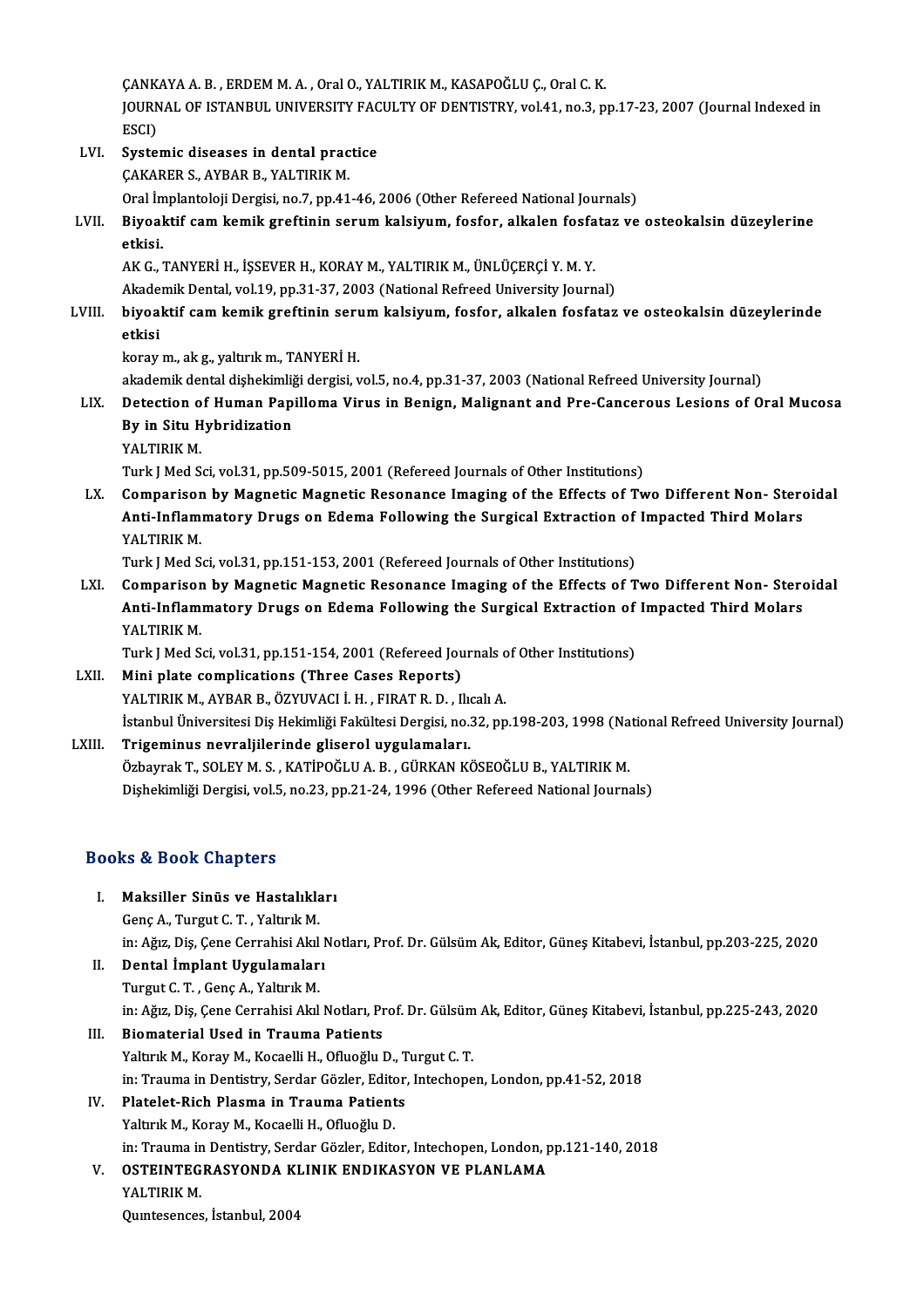### VI. ORAL VE MAKSİLLOFASİYAL CERRAHİDE KULLANILAN BİOMATERYALLER<br>XALTIPIK M **ORAL VE M.<br>YALTIRIK M.<br>UÜ Bosum Vo.** YALTIRIK M.<br>İ.Ü Basım Ve Yayım Müdürlüğü, İstanbul, 2002

# 1.0 Basim ve rayim Muduriugu, istanbul, 2002<br>Refereed Congress / Symposium Publications in Proceedings

|       | Refereed Congress / Symposium Publications in Proceedings                                                                                      |
|-------|------------------------------------------------------------------------------------------------------------------------------------------------|
| L.    | <b>GLANDULAR ODONTOGENIC CYST OF MAXILLA: A CASE REPORT</b><br>YALTIRIK M.                                                                     |
|       | 17 TH INTERNATIOJNAL CONGRESS ON ORAL PATHOLOGY AND MEDICINE, İstanbul, Turkey, vol.119, no.3, pp.193                                          |
| Н.    | MAKSILLOFASIYAL BOLGENI KISTLERI KLINIK RADYOLOJIK ANALJEZI VE TEDAVISI<br>YALTIRIK M                                                          |
|       | TAOMS2016, Muğla, Turkey, pp.60                                                                                                                |
| III.  | MAKSİLLER SİNÜSTE TAKIN DOLGU VE KOK                                                                                                           |
|       | YALTIRIK M., Turgut C. T.                                                                                                                      |
|       | TAOMS2016, Muğla, Turkey, pp.78                                                                                                                |
| IV.   | <b>OSSIFYING FIBROMA AND TREATMENT</b>                                                                                                         |
|       | YALTIRIK M.                                                                                                                                    |
| V.    | TAOMS2015, Muğla, Turkey, pp.125<br>PIEZOSURGERY AND CLASICAL SURGCICAL TECHNIQUE IN SURGICAL EXTRACTIONS OF THIRD                             |
|       | <b>MOLARS</b>                                                                                                                                  |
|       | YALTIRIK M.                                                                                                                                    |
|       | ICOMS2015, Australia, pp.59                                                                                                                    |
| VI.   | A CYST CASE                                                                                                                                    |
|       | YALTIRIK M.                                                                                                                                    |
|       | TAOMS2015, Muğla, Turkey, pp 126                                                                                                               |
| VII.  | Rare Occurrence of Inverted Second and Third Molar Impactions and Possible Surgical Protocols:                                                 |
|       | <b>Report of 4 Cases</b>                                                                                                                       |
|       | KOCAELLI H., ȘITILCI A. T., AYHAN M., TURGUT C. T., YALTIRIK M.                                                                                |
|       | TAOMS 2017, Muğla, Turkey, pp.196                                                                                                              |
| VIII. | Odontogenic keratocyst treatment and following up-A case report<br>YALTIRIK M., Turgut C. T., KORAY M.                                         |
|       | FDI World Dental Congress, Buenos Aires, Argentina, 2 - 04 September 2018, pp.62                                                               |
| IX.   | Treatment of drug-Induced Oral Ulceration with Hyaluronic Acid gel: A case report.                                                             |
|       | KORAY M., Ozgon A., OFLUOĞLU D., YALTIRIK M.                                                                                                   |
|       | 20th International Conference on Oral Surgery, Medicine, Pathology and Radiology, Londra, United Kingdom, 14                                   |
|       | May 2018 - 15 May 2019, pp.986                                                                                                                 |
| Х.    | Odontoma oluşumuna bağlı olarak gömülü kalmış dişin cerrahi sonrası sürdürülmesi:                                                              |
|       | YALTIRIK M., Turgut C. T., FIRAT R. D., KORAY M.                                                                                               |
|       | Turkish Association of Oral and Maxillofacial Surgery 25th International Scientific Congress, Girne, Cyprus (Kktc),                            |
|       | 13 - 17 May 2018, pp 40                                                                                                                        |
| XI.   | Maksiller sağ ön bölgesinde ekspansif kist: Vaka sunumu.                                                                                       |
|       | Turgut C. T., YALTIRIK M., FIRAT R. D., KORAY M.                                                                                               |
|       | Turkish Association of Oral and Maxillofacial Surgery 25th International Scientific Congress, Girne, Cyprus (Kktc),<br>13 - 17 May 2018, pp 44 |
| XII.  | The Treatment of Inflammattory Large Odontogenic Cyst.                                                                                         |
|       | YALTIRIK M., Palancioglu A., Yanar K., Turgut C. T., KORAY M.                                                                                  |
|       | IAOM-ACBID Joint Congress in Conjunction with ACBID 12th Congress, Antalya, Turkey, 9 - 13 May 2018, pp.25                                     |
| XIII. | Benefits of Using CBCT in Retrieval of Accidentally Displaced Root into The Maxillary Sinus - A Case                                           |
|       | Report                                                                                                                                         |
|       | KORAY M., Ozgon A., YALTIRIK M.                                                                                                                |
|       |                                                                                                                                                |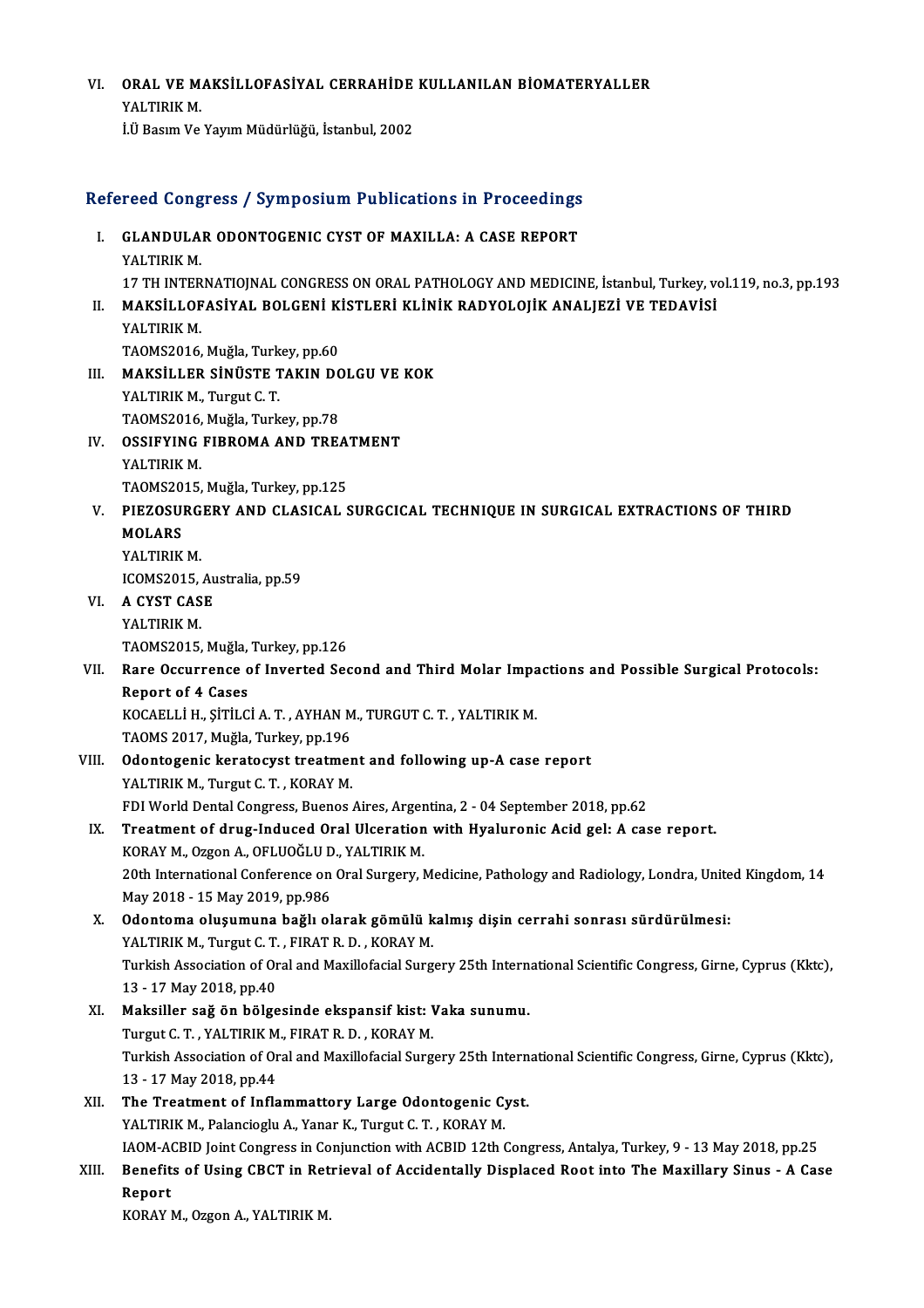IAOM-ACBID Joint Congress in Conjunction with ACBID 12th Congress, Antalya, Turkey, 9 - 13 May 2018, pp.27<br>Adenemateid odentsgenis tumer associated with movillary lateral insisery A sees renert

- IAOM-ACBID Joint Congress in Conjunction with ACBID 12th Congress, Antalya, Turkey, 9 13 May 20<br>XIV. Adenomatoid odontogenic tumor associated with maxillary lateral incisor: A case report. FROM-ACBID Joint Congress in Conjunction with ACBID 12th<br>Adenomatoid odontogenic tumor associated with ma<br>Fırat R. D. , Yaltırık M., Özden E., Turgut C. T. , Aksakallı F. N.<br>LAOMS ACBID Joint Congress in Conjustion with AC Adenomatoid odontogenic tumor associated with maxillary lateral incisor: A case report.<br>Fırat R. D. , Yaltırık M., Özden E., Turgut C. T. , Aksakallı F. N.<br>IAOMS-ACBİD Joint Congress in Conjuction with ACBID 12th Congress.
- Fırat R. D. , Yaltırık M., Özden E., Turgut C. T. , Aksakallı F. N.<br>IAOMS-ACBİD Joint Congress in Conjuction with ACBID 12th Congress., Antalya, Turkey, 9 13 May 2018, no.1<br>XV. Intraarticular Injections Experimentall IAOMS-ACB<mark>il</mark><br>Intraarticul<br>YALTIRIK M.<br>ICOLWorld C Intraarticular Injections Experimentally Induced Osteoarthritis in Rat Temporomandibular Joint<br>YALTIRIK M.<br>ICOI World Congress XXXV August 17-19, 2017 Vancouver Convention Centre, Vancover, Canada, 17 - 20 August<br>2017 vol

YALTIRIK M.<br>ICOI World Congress XXXV Augu<br>2017, vol.2., no.9, pp.1062-1063<br>Ikingi vo Ügüngü Molarlarda

XVI. İkinci ve Üçüncü Molarlarda Ender Görülen İnverte Gömüklük ve Olası Cerrahi Protokol er: 4 Olgu 2017, vol.2., no.9, pp.1062-1063<br>İkinci ve Üçüncü Molarlarda Ender Görülen İnverte Gömüklük ve Olası Cerrahi Protokoller: 4 Olgu<br>SunumuOccurrence of Inverted Second and Third Molar Impactions and Possible Surgical Protocol İkinci ve Üçüncü M<br>SunumuOccurrenc<br>Report of 4 Cases<br>YOCAELLİ H-SİTİLC SunumuOccurrence of Inverted Second and Third Molar I<br>Report of 4 Cases<br>KOCAELLİ H., ŞİTİLCİ A.T. , Ayhan M., YALTIRIK M., TURGUT C.T.<br>TAOMS 2017 Muğla Turkey, 22, 27 Mey 2017, nn 196

Report of 4 Cases<br>KOCAELLİ H., ŞİTİLCİ A. T. , Ayhan M., YALTIRIK M., TURGUT C. T.<br>TAOMS 2017, Muğla, Turkey, 23 - 27 May 2017, pp.196

KOCAELLİ H., ŞİTİLCİ A. T. , Ayhan M., YALTIRIK M., TURGUT C. T.<br>TAOMS 2017, Muğla, Turkey, 23 - 27 May 2017, pp.196<br>XVII. — ÜÇÜNÇÜ MOLARDA ENDER GÖRÜLEN İNVERTE GÖMÜKLÜK VE OLASI CERRAHİ PROTOKOLLER 4<br>OLCU SUNUMU TAOMS 2017, Mu<sub>i</sub><br>ÜÇÜNÇÜ MOLAF<br>OLGU SUNUMU<br><sup>Kocoolli H</sup>a Turgu ÜÇÜNÇÜ MOLARDA ENDER GÖRÜ<br>OLGU SUNUMU<br>Kocaelli H., Turgut C. T. , YALTIRIK M.<br>TAOMS2017 Muğla Turkov 22, 25 M

OLGU SUNUMU<br>Kocaelli H., Turgut C. T. , YALTIRIK M.<br>TAOMS2017, Muğla, Turkey, 22 - 25 May 2017, pp.196<br>YUMUSAK DOKU LAZER UVCULAMALARINDA TEL

## Kocaelli H., Turgut C. T. , YALTIRIK M.<br>TAOMS2017, Muğla, Turkey, 22 - 25 May 2017, pp.196<br>XVIII. YUMUŞAK DOKU LAZER UYGULAMALARINDA TEMEL TEORIK BİLGİLERLE BECERİ GELİŞTİRME<br>YALTIRIK M. TAOMS2017,<br><mark>YUMUŞAK E</mark><br>YALTIRIK M.<br>TDM SUBEKI YUMUŞAK DOKU LAZER UYGULAMALARINDA TEMEL TEORIK BİLGİLERLE BE(<br>YALTIRIK M.<br>TDM SUREKLI DİŞHEKİMLİĞİ EĞİTİM PROGRAMI, İstanbul, Turkey, 14 December 2016<br>Bistosungeny and slassisal sungisal teshnisuse in sungisal sutmetian o

- XIX. Piezosurgery and classical surgical techniques in surgical extraction of third molar teeth<br>YALTIRIK M., Palancioglu A., Yargıç I., KIRLI I. TDM SUREKLI DİŞHEKİMLİĞİ EĞİTİM PROGR<br>Piezosurgery and classical surgical tech<br>YALTIRIK M., Palancioglu A., Yargıç I., KIRLI I.<br>22 ND INTERNATIONAL CONEERANCE ON OL Piezosurgery and classical surgical techniques in surgical extraction of third molar teeth<br>YALTIRIK M., Palancioglu A., Yargıç I., KIRLI I.<br>22 ND INTERNATIONAL CONFERANCE ON ORAL AND MAXILLOFACIAL SURGERY, Melbourne, Austr YALTIRIK M., Palancioglu A<br>22 ND INTERNATIONAL CO<br>October 2015, vol.44, no.1<br>Ocsifying Eibroma vo To 22 ND INTERNATIONAL CONFERANCE ON ORAL A<br>October 2015, vol.44, no.1<br>XX. Ossifying Fibroma ve Tedavisi: Vaka Raporu<br>VORAY M. SENEL S N. VALTIBIK M
- October 2015, vol.44, no.1<br>XX. Ossifying Fibroma ve Tedavisi: Vaka Raporu<br>KORAY M., ŞENEL Ş.N. , YALTIRIK M. Ossifying Fibroma ve Tedavisi: Vaka Raporu<br>KORAY M., ŞENEL Ş. N. , YALTIRIK M.<br>22. Uluslararası TAOMS Kongresi, Muğla, Turkey, 19 - 23 May 2015, pp.63-64<br>Survival and Sussess of Two Different Implents Lesster, Attashment.

# KORAY M., ŞENEL Ş. N. , YALTIRIK M.<br>22. Uluslararası TAOMS Kongresi, Muğla, Turkey, 19 - 23 May 2015, pp.63-64<br>XXI. Survival and Success of Two Different Implants Locator Attachment Systems for Implant-Supported<br>Over d 22. Uluslararası <sup>r</sup><br>Sur<mark>vival and Su</mark><br>Over-dentures<br>VALTIPIK M. PAL Survival and Success of Two<br>Over-dentures<br>YALTIRIK M., PALANCIOGLU A.<br>ICOLWerld Congress schedules

Over-dentures<br>YALTIRIK M., PALANCIOGLU A.<br>ICOI World Congress scheduled for October 3-5, 2014 in Tokyo, Japan., Tokyo, Japan, 3 - 05 October 2014, vol.2, YALTIRIK M.<br>ICOI World (<br>no.3, pp.1-5<br>Patrosposti ICOI World Congress scheduled for October 3-5, 2014 in Tokyo, Japan., Tokyo, Japan., 3 - 05<br>no.3, pp.1-5<br>XXII. Retrospective evaluation of era mini dental implants: 2 - Year follow-up results<br>XAI TIBIK M. Relange du A

# no.3, pp.1-5<br>Retrospective evaluation<br>YALTIRIK M., Palancıoğlu A.<br>EAQ 22rd Annual Scientifia. Retrospective evaluation of era mini dental implants: 2 - Year follow-up results<br>YALTIRIK M., Palancıoğlu A.<br>EAO 23rd Annual Scientific Meeting, Roma, Italy, 25 September 2014 - 27 September 2015, vol.25, no.10, pp.238<br>Pet

# YALTIRIK M., Palancıoğlu A.<br>EAO 23rd Annual Scientific Meeting, Roma, Italy, 25 September 2014 - 27 September 2015<br>XXIII. Retrospective Evaluation of era mini denral implants: 2 -year follow-up results<br>YALTIRIK M.. PAL EAO 23rd Annual Scientific Mee<br>Retrospective Evaluation of<br>YALTIRIK M., PALANCIOGLU A.<br>the EAO 22rd Annual Scientific

Retrospective Evaluation of era mini denral implants: 2 -year follow-up results<br>YALTIRIK M., PALANCIOGLU A.<br>the EAO 23rd Annual Scientific Meeting, Roma, Italy, 25 September 2014 - 27 September 2015, vol.25, no.10,<br>nn <sup>229</sup> **YALTIR**<br>the EAO<br>pp.238<br>**PETPO** the EAO 23rd Annual Scientific Meeting, Roma, Italy, 25 September 2014 - 27 September 2015, vol.25, no.10,<br>pp.238<br>XXIV. RETROSPECTIVE EVALUATIONS OF ERA MINI DENTAL IMPLANTS 2 YEAR FOLLOW UP RESULTS

# pp.238<br>XXIV. RETROSPECTIVE EVALUATIONS OF ERA MINI DENTAL IMPLANTS 2 YEAR FOLLOW UP RESULTS<br>YALTIRIK M., PALANCIOGLU A. RETROSPECTIVE EVALUATIONS OF ERA MINI DENTAL IMPLANTS 2 YEAR I<br>YALTIRIK M., PALANCIOGLU A.<br>EAO 23RD MEETING, Roma, Italy, 25 - 29 September 2014, vol.10, no.1, pp.694-695<br>Combined Management of broni: A case report

### XXV. Combined Management of bronj: A case report EAO 23RD MEETING, Roma, Italy, 25 - 29 September 20<br>Combined Management of bronj: A case report<br>YALTIRIK M., PALANCIOGLU A., TANYERI H., KORAY M.<br>12th bionnial congress of the euronean association of a 12th biennial congress of the european association of oral medicine, Antalya, Turkey, 11 - 14 September 2014, pp.32 YALTIRIK M., PALANCIOGLU A., TANYERI H., KORAY M.

## XXVI. Combined Management Of Bronj: a case report pp.32<br>Combined Management Of Bronj: a case repol<br>YALTIRIK M., Palancioglu A., TANYERİ H., KORAY M.<br>12th bionnial sengyess of the sureneen association

12th biennial congress of the european association of oral medicine, Antalya, Turkey, 11 - 14 September 2014, pp.32 YALTI<br>12th b<br>pp.32<br>Cland

### XXVII. Glandular odontogenic cyst of maxilla: A case report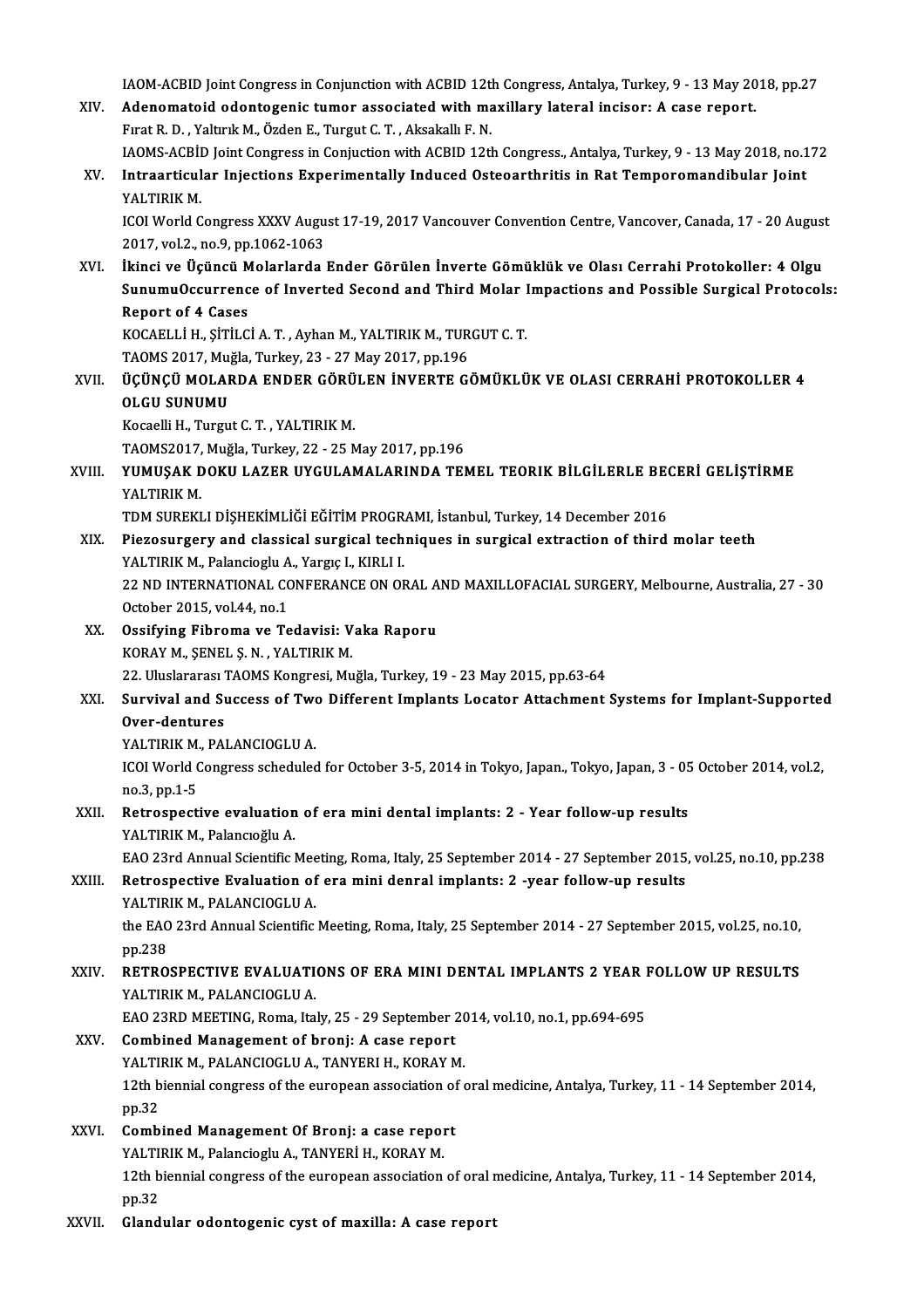|              | Palancıoğlu A., İşler C., SOLUK TEKKEŞİN M., Yaltırık M., Cebi Z.<br>17th Congress on Oral Pathology and Medicine joint meeting of the British Society for Oral and Maxillofacial   |
|--------------|-------------------------------------------------------------------------------------------------------------------------------------------------------------------------------------|
|              | Pathology, İstanbul, Turkey, 25 - 30 May 2014, vol.119, no.3, pp.193                                                                                                                |
| XXVIII.      | LARGE ODONTOGENIC CYSTIC LESIONS WITH ECTOPIC IMPACTED TEETH CASE REPORT                                                                                                            |
|              | YALTIRIK M., PALANCIOGLU A., Kirli S. I.                                                                                                                                            |
|              | 101 ST FDI ANNUAL WORLD DENTAL CONGRESS, İstanbul, Turkey, 28 - 31 August 2013, vol.63, no.1, pp.23                                                                                 |
| <b>XXIX</b>  | Calcifying epithelial odontogen tumor                                                                                                                                               |
|              | CAKARER S., YALTIRIK M., Bilgic B., KESKİN C.                                                                                                                                       |
|              | 13th International Scientific Congress of Turkish Association of Oral and Maxillofacial Surgery, Antalya, Turkey, 29                                                                |
|              | May - 02 June 2013, pp 89                                                                                                                                                           |
| XXX.         | Comparison of the soft tissue reactions to four different suture materials in a rat model                                                                                           |
|              | Selvi F., Çakarer S., Bilgic B., Yaltırık M.                                                                                                                                        |
|              | ACBID 2013, 7th International Congress, Antalya, Turkey, 29 May - 02 June 2013, pp.38                                                                                               |
| XXXI.        | Use of intraosseous anaesthesia in dentistry and oral implantology.                                                                                                                 |
|              | Palancioglu A., Kırlı I., Can T., Ozer S., Çakarer S., Selvi F., Yaltırık M., Keskin C.                                                                                             |
|              | Clinical Oral Implants Research, 2012; 23 (s7): 165-166. (DOI: 10.1111/clr.12021) / 20th Annual Scientific                                                                          |
|              | Meeting of the European Association of Osseointegration, Kobenhavn, Denmark, 10 - 13 October 2012, pp.165-                                                                          |
|              | 166                                                                                                                                                                                 |
| XXXII.       | Comparison of a novel mouthwash with benzydamine-hydrochloride in the treatment of RAS.                                                                                             |
|              | KORAY M., ŞENEL Ş. N., ÖNAL A. E., YALTIRIK M., TANYERİ H.<br>11th Biennial Congress of European Association of Oral Medicine, Atina, Greece, 13 - 15 September 2012, pp.32         |
| XXXIII.      | Comparison of a novel mouthwash with benzydamine-hydrochloride in the treatment of RAS                                                                                              |
|              | koray m., Alkan B., yaltırık m., TANYERİ H.                                                                                                                                         |
|              | 11th Biennal Congress European Association of Oral Medicine (EAOM), Greece, 1 - 04 September 2012, pp.40                                                                            |
| <b>XXXIV</b> | Rapid treatment of alveolar osteitis with a new local haemostatic agent                                                                                                             |
|              | koray m., Alkan B., yaltırık m., TANYERİ H.                                                                                                                                         |
|              | 11th Biennal Congress European Association of Oral Medicine (EAOM), Greece, 1 - 04 September 2012, pp.56                                                                            |
| XXXV.        | Large dentigerous cyst with displaced impacted teeth: Report of two cases and review of the                                                                                         |
|              | literature                                                                                                                                                                          |
|              | Palancioglu A., Kırlı I., Can T., Çakarer S., Selvi F., Yaltırık M.                                                                                                                 |
|              | 6th International Ağız ve Çene-Yüz Cerrahisi Birliği Derneği (AÇBİD) Congress, Antalya, Turkey, 30 May - 03 June                                                                    |
|              | 2012, pp 89                                                                                                                                                                         |
| XXXVI.       | Orthodontic treatment with forced eruption of multiple impacted teeth in a patient with cleidocranial                                                                               |
|              | dysostosis.                                                                                                                                                                         |
|              | MARŞAN G., ÇAPAN Ö., Cura N., YALTIRIK M.                                                                                                                                           |
|              | 112th Annual Session of American Association of Orthodontists, Honolulu, 1 - 04 May 2012, pp.1                                                                                      |
| XXXVII.      | Current approaches for therapy of bisphosphonate-induced osteonecrosis of the jaws                                                                                                  |
|              | Palancioglu A., Kırlı I., Can T., Çakarer S., Selvi F., Yaltırık M.<br>2nd Balkan Association of Oral and Maxillofacial Surgery (BAMFS) Congress and 5th Agiz ve Cene Yuz Cerrahisi |
|              | Birligi Dernegi (ACBID) International Congress in conjunction with Pan Arab Society of Oral and Maxillofacial                                                                       |
|              | Surgery, Antalya, Turkey, 25 - 29 May 2011, pp.111                                                                                                                                  |
| XXXVIII.     | Kongenital diş eksikliğinde implant ve implantüstü protez uygulamasının estetik sonucu.                                                                                             |
|              | Özer S., YALTIRIK M., Toptan İ., MARŞAN G.                                                                                                                                          |
|              | 4. ITI Kongresi, Oral İmplantoloji Pratiğinde Gerçekler, İstanbul, Turkey, 1 - 04 May 2008, pp.3                                                                                    |
| <b>XXXIX</b> | Calcifying epithelial odontogen tumor                                                                                                                                               |
|              | ÇAKARER S., YALTIRIK M., Bilgic B., KESKİN C.                                                                                                                                       |
|              | 13th International Scientific Congress of Turkish Association of Oral and Maxillofacial Surgery, Antalya, Turkey, 29                                                                |
|              | May - 02 June 2005, pp 89                                                                                                                                                           |
| XL.          | Temporomandibuler eklem hastalıklarının tedavisinde cerrahi yaklaşımlar                                                                                                             |
|              | ATALAY B., YALTIRIK M., AYBAR B., Tuskan A.C.                                                                                                                                       |
|              | Oral cerrahi derneğinin 6., Protez akademisi ve Gnatoloji derneğinin 7. Ulusal Bilimsel Kongresi, Antalya, Turkey, 23                                                               |
|              |                                                                                                                                                                                     |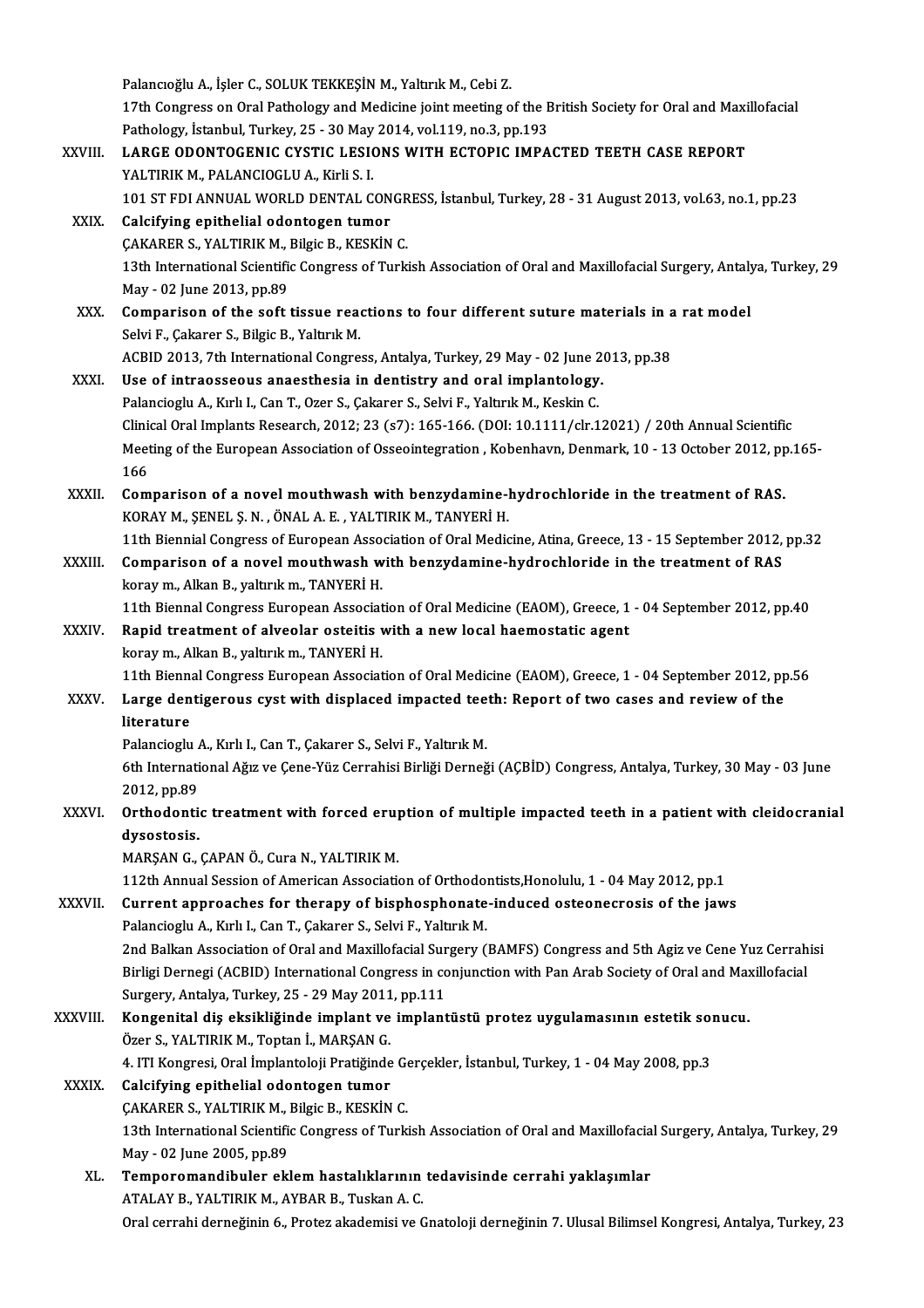-28May2004,pp.13

- 28 May 2004, pp.13<br>XLI. The Effects of Bioactive Glass Used Bone Graft Material In Serum Levels of Calcium, Phosphorus,<br>Alkaline Phosphotase and Osteosalsin - 28 May 2004, pp.13<br>The Effects of Bioactive Glass Used Bo<br>Alkaline Phosphatase and Osteocalcin<br>AK.C. TANVEDi H. ISSEVED H. VALTIPIK M The Effects of Bioactive Glass Used Bone Graft Material In Serum Levels of Calc<br>Alkaline Phosphatase and Osteocalcin<br>AK G., TANYERİ H., İŞSEVER H., YALTIRIK M., KORAY M., ÜNLÜÇERÇİ Y. M. Y. , SOMTÜRK E.<br>11th International Alkaline Phosphatase and Osteocalcin<br>AK G., TANYERİ H., İŞSEVER H., YALTIRIK M., KORAY M., ÜNLÜÇERÇİ Y. M. Y. , SOMTÜRK E.<br>11th International Congress of the Turkish Association of Oral and Maxillofacial Surgeons, Antalya, AK G., TANYERİ H., İŞSEVER H., YALTIRIK M., KORAY M., ÜNLÜÇERÇİ Y. M. Y., SOMTÜRK E. 11th International Congress of the Turkish Association of Oral and Maxilly<br>June 2003<br>XLII. Salivary electrophoresis in the diagnosis of Sjogren's syndrome.<br>Nativik M. Avdil B. Kosak H. June 2003<br><mark>Salivary electrophoresis</mark><br>Yaltirik M., Aydil B., Kocak H.<br><sup>27th</sup> Annual Mesting of the I Salivary electrophoresis in the diagnosis of Sjogren's syndrome.<br>Yaltirik M., Aydil B., Kocak H.<br>37th Annual Meeting of the International-Association-for-Dental-Research, Rome, Italy, 5 - 08 September 2001,<br>vol 91 Yaltirik<br>37th A<br>vol.81<br>Evnori 37th Annual Meeting of the International-Association-for-Dental-Research, Rome, Italy, 5 - 08 September 200<br>vol.81<br>XLIII. Experimental Investigations of Four Different Suture Materials in the Application of Soft Tissue<br>Wou vol.81<br><mark>Experimental In</mark><br>Wound Closure<br>VALTIPIK M. dode Experimental Investigations of Four Different Suture<br>Wound Closure<br>YALTIRIK M., dedeoğlu k., KORAY M., DÜLGER O., SOLEY M. S.<br>JADR (AADR (CADR 80thConoral Session and Exhibition Unit Wound Closure<br>YALTIRIK M., dedeoğlu k., KORAY M., DÜLGER O., SOLEY M. S.<br>IADR/AADR/CADR 80thGeneral Session and Exhibition, United States Of America, pp.493<br>PE3. Evnnession in odentosenis syste YALTIRIK M., dedeoğlu k., KORAY M., DÜLGER O., SOLEY M. S.<br>IADR/AADR/CADR 80thGeneral Session and Exhibition, Unite<br>XLIV. P53 Expression in odontogenic cysts<br>Özveren A., Tuskan A. C. , YALTIRIK M., ATALAY B., Erseven G.
- IADR/AADR/CADR 80thGeneral Session and Exhibition, Unite<br>P53 Expression in odontogenic cysts<br>Özveren A., Tuskan A. C. , YALTIRIK M., ATALAY B., Erseven G.<br>Eth Congress of the Ballian Stamatalogical Seciety, Selanik, Cr 5th Congress of the Balkan Stomatological Society, Selanik, Greece, 13 - 16 April 2000, pp.379

### Other Publications

- I. Investigation of the effects of biocompatible carriers containing vitamin D and PRP on bone defects r reassessions<br>Investigation of the eff<br>created in rat calvaria<br>Valuels M. Turgut C. T Investigation of the<br>created in rat calvar<br>Yaltırık M., Turgut C.T.<br>Other nn 1 241 2020 created in rat calvaria<br>Yaltırık M., Turgut C. T.<br>Other, pp.1-241, 2020 Yaltırık M., Turgut C. T.<br>Other, pp.1-241, 2020<br>II. SILICONE IMPRESSION MATERIAL FOREIGN BODY IN MAXILLA<br>VALTIPIK M. KORAY M
- YALTIRIK M., KORAY M. SILICONE IMPRESSION<br>YALTIRIK M., KORAY M.<br>Presentation, pp.152, 2017<br>FEEECTS OF DIEFERENT Presentation, pp 152, 2017
- III. EFFECTS OF DIFFERENT SUTURE MATERIALS ON TISSUE HEALING<br>YALTIRIK M. Presentation, pp.35-42, 2016
- YALTIRIK M.<br>Presentation, pp.35-42, 2016<br>IV. EXSTENSIVE MANDIBULAR CYSTIC AMELOBLASTOMA A CASE REPORT<br>VALTIBIK M Presentation<br>EXSTENSIV<br>YALTIRIK M.<br>Other.np.36 EXSTENSIVE MAN<br>YALTIRIK M.<br>Other, pp.36, 2012<br>COMBARISION OF
- YALTIRIK M.<br>Other, pp.36, 2012<br>V. COMPARISION OF A NOVEL MOUTHWASH WITH BENZDAMINE HYDROCLORIDE IN THE<br>TREATMWENT OF RAS Other, pp.36, 2012<br>COMPARISION OF A NO<br>TREATMWENT OF RAS<br>YALTIPIK M COMPARISI<br>TREATMWE<br>YALTIRIK M.<br>Other. pp. 32. TREATMWENT OF RAS<br>YALTIRIK M.<br>Other, pp.32, 2012

YALTIRIK M.<br>Other, pp.32, 2012<br>VI. THERAPY FOR SEVERELY RESORBED ALVEOLAR CREST WITH ZIMMER ONE PICE IMOLANTS<br>VALTIPIK M Other, pp.32,<br>THERAPY F<br>YALTIRIK M.<br>Other. pp.966 THERAPY FOR SEV<br>YALTIRIK M.<br>Other, pp.960, 2011

# 0ther, pp.960, 2011<br>Expert Reports

- Xpert Reports<br>I. DAVALI ERGUN SAYIN VE YENIGUN SAYIN 2017-610-611 ESAS SAYILI DOSYA<br>XALTIBIK M *A* CREPOTE<br>DAVALI ER<br>YALTIRIK M.<br>MEDICANA E YALTIRIK M.<br>MEDİCANA DİŞ HASTENESİ /TC BAKIRKÖY 6.TÜKETİÇİ MAHKEMESİ, pp.2, İstanbul, 2018 YALTIRIK M.<br>MEDİCANA DİŞ HASTENESİ /TC BAKIRKÖY 6.TÜ<br>II. ankara 18. idare mahkemesi H y hakkında<br>YALTIBIK M
- MEDİCANA <mark>E</mark><br>ankara 18.<br>YALTIRIK M.<br>Ankara Ünive YALTIRIK M.<br>Ankara Üniversitesi, pp.5, Ankara, 2018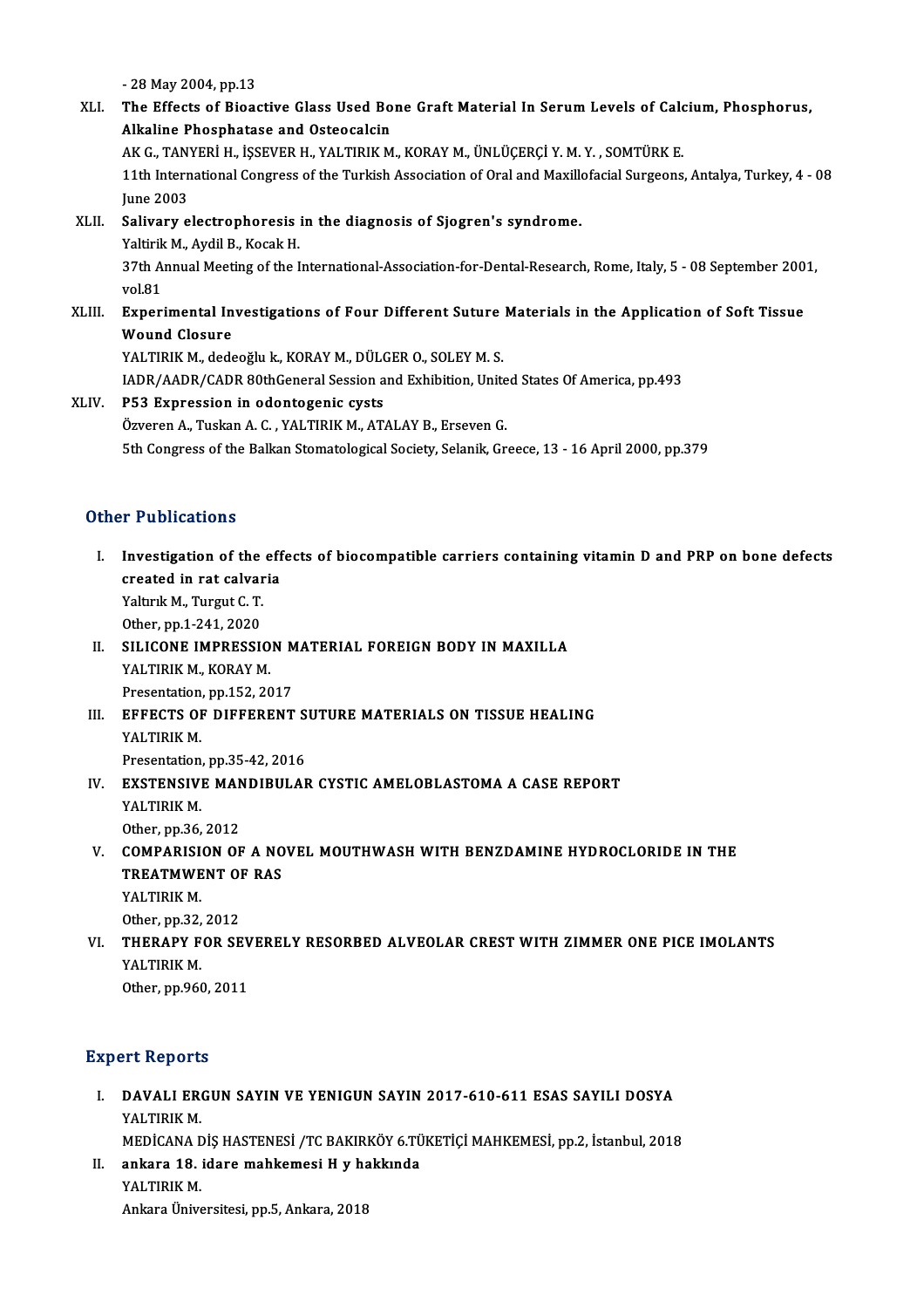| III.  | UZMAN GÖRÜŞÜ Uzman görevlendirmesi. ETİĞE AYKIRILIK BULUNDUĞU İDDİA EDİLEN BİLİMSEL |
|-------|-------------------------------------------------------------------------------------|
|       | <b>ARAȘTIRMA ve YAYINLAR :</b>                                                      |
|       | YALTIRIK M.                                                                         |
|       | Zonguldak Bülent Ecevit Üniversitesi, pp.2, İstanbul, 2018                          |
| IV.   | SAĞLIK BAKANLIĞI İLETİŞİM MERKEZİ                                                   |
|       | YALTIRIK M                                                                          |
|       | SAĞLIK BAKANLIĞI İLETİŞİM MERKEZİ, pp.1, İstanbul, 2017                             |
| V.    | saglık bakanlığı iletişim merkezine                                                 |
|       | YALTIRIK M.                                                                         |
|       | sabim, pp.2, İstanbul, 2017                                                         |
| VI.   | ÜNİVERSİTELERARASI KURUL BAŞKANLIĞI                                                 |
|       | YALTIRIK M.                                                                         |
|       | Yeditepe Üniversitesi, pp.1, İstanbul, 2017                                         |
| VII.  | 2012/563 ESAS SAYILI DOSYA                                                          |
|       | YALTIRIK M.                                                                         |
|       | TC BAKIRKOY 4. ASLİYE HUKUK MAHKEMESİ, pp.2, İstanbul, 2016                         |
| VIII. | <b>4 ASLİYE HUKUK MAHKEMESİ BAKIRKOY</b>                                            |
|       | YALTIRIK M.                                                                         |
|       | 4 ASLIYE HUKUK MAHKEMESI BAKIRKOY, pp.2012596, İstanbul, 2015                       |
| IX.   | 16 CI ASLİYE HUKUK MAHKEMESİ BİLİRKİŞİ RAPORU                                       |
|       | YALTIRIK M.                                                                         |
|       | 16 CI ASLİYE HUKUK MAHKEMESİ, pp.1, İstanbul, 2015                                  |
| Х.    | İSTANBUL DİŞHEKİMLERİ ODASI YÖNETİM KURULUNA                                        |
|       | YALTIRIK M                                                                          |
|       | İSTANBUL DİŞHEKİMLERİ ODASI, pp.162371514, İstanbul, 2014                           |
| XI.   | 28 ASLİYE HUKUK MAHKEMESİ ISTANBUL ANADOLU                                          |
|       | YALTIRIK M.                                                                         |
|       | 28 ASLİYE HUKUK MAHKEMESİ ISTANBUL ANADOLU, pp.2013362, İstanbul, 2014              |
| XII.  | İSTANBUL ANADOLU 28. ASLİYE HUKUK MAHKEMESİ NE                                      |
|       | YALTIRIK M                                                                          |
|       | İSTANBUL ANADOLU 28. ASLİYE HUKUK, İstanbul, 2014                                   |
| XIII. | <b>İSTANBUL 16. ASLİYE HUKUK MAHKEMESİ</b>                                          |
|       | YALTIRIK M.                                                                         |
|       | İSTANBUL 16. ASLİYE HUKUK MAHKEMESİ, İstanbul, 2014                                 |
| XIV.  | İSTANBUL DİŞHEKİMLERİ ODASI YÖNETİM KURULU BAŞKANLIĞINA                             |
|       | YALTIRIK M.                                                                         |
|       | TDB İSTANBUL DİŞHEKİMLERİ ODASI, pp.1, İstanbul, 2012                               |
|       |                                                                                     |

### Supported Projects

Supported Projects<br>GENÇ A., ÖZKESKİN T., YALTIRIK M., TURGUT C. T. , YANAR K., ÇAKATAY U., ÇELİKTEN M., SOLUK TEKKEŞİN M., Project<br>Supported bu Hisbor Education Institutions, Denevcel Yaslanma Madeli Olusturulan Sısanlarda Supported Frojects<br>GENÇ A., ÖZKESKİN T., YALTIRIK M., TURGUT C. T. , YANAR K., ÇAKATAY U., ÇELİKTEN M., SOLUK TEKKEŞİN M., Project<br>Supported by Higher Education Institutions, Deneysel Yaşlanma Modeli Oluşturulan Sıçanlarda GENÇ A., ÖZKESKİN T., YALTIRIK M., TURGUT C. T. , YANAR K., ÇAKATAY U., ÇELİKTEN M., SOLUK TEKKEŞİN M., I<br>Supported by Higher Education Institutions, Deneysel Yaşlanma Modeli Oluşturulan Sıçanlarda Kalvarya Defektl<br>Kullanı Supported by Higher Education Institutions, Deneysel Yaşlanma Modeli Oluşturulan Sıçanlarda Kalvarya Defektlerinde<br>Kullanılan Otojen ve Sentetik Greft Materyallerinde Erken ve Geç Dönemde Yaş ile Meydana Gelen Değişimlerin Kullanılan Otojen ve Sentetik Greft Materyallerinde Erken ve Geç Dönemde Yaş ile Meydana Gelen Değişimlerin<br>Radyolojik Biyokimyasal ve Histomorfometrik Analiz Yöntemleriyle İncelenmesi, 2019 - Continues<br>YALTIRIK M., AHISHA Radyolojik Biyokimyasal ve Histomorfometrik Analiz Yöntemleriyle İncelenmesi, 2019 - Continues<br>YALTIRIK M., AHISHALI B., TURGUT C. T. , ÖZTÜRK D., OKYAR A., GÜNGÖR S., ERGİNER Y., KOTİL T., DİRİCAN A., Proj<br>Supported by Hi YALTIRIK M., AHISHALI B., TURGUT C. T. , ÖZTÜRK D., OKYAR A., GÜNGÖR S.<br>Supported by Higher Education Institutions, Vitamin D ve PRP İçeren Biyouy<br>Oluşturulan Kemik Defektleri Üzerine Etkilerinin Araştırılması, 2018 - 2020 Supported by Higher Education Institutions, Vitamin D ve PRP İçeren Biyouyumlu Taşıyıcıların Sıçan Kalvaryasında<br>Oluşturulan Kemik Defektleri Üzerine Etkilerinin Araştırılması, 2018 - 2020<br>YALTIRIK M., PALANCIOGLU A., TURG Oluşturulan Kemik Defektleri Üzerine Etkilerinin Araştırılması, 2018 - 2020<br>YALTIRIK M., PALANCIOGLU A., TURGUT C. T. , YANAR K., Project Supported by Higher Education Institution<br>Of Intraarticular Injections Experimentall YALTIRIK M., PALANCIOGLU A., TURGUT C. T. , YANAR K., Project Supported by Higher Education Institutions, The E<br>of Intraarticular Injections Experimentally Temporomandibular Joint Osteoarthritis Models, 2017 - 2017<br>YALTIRI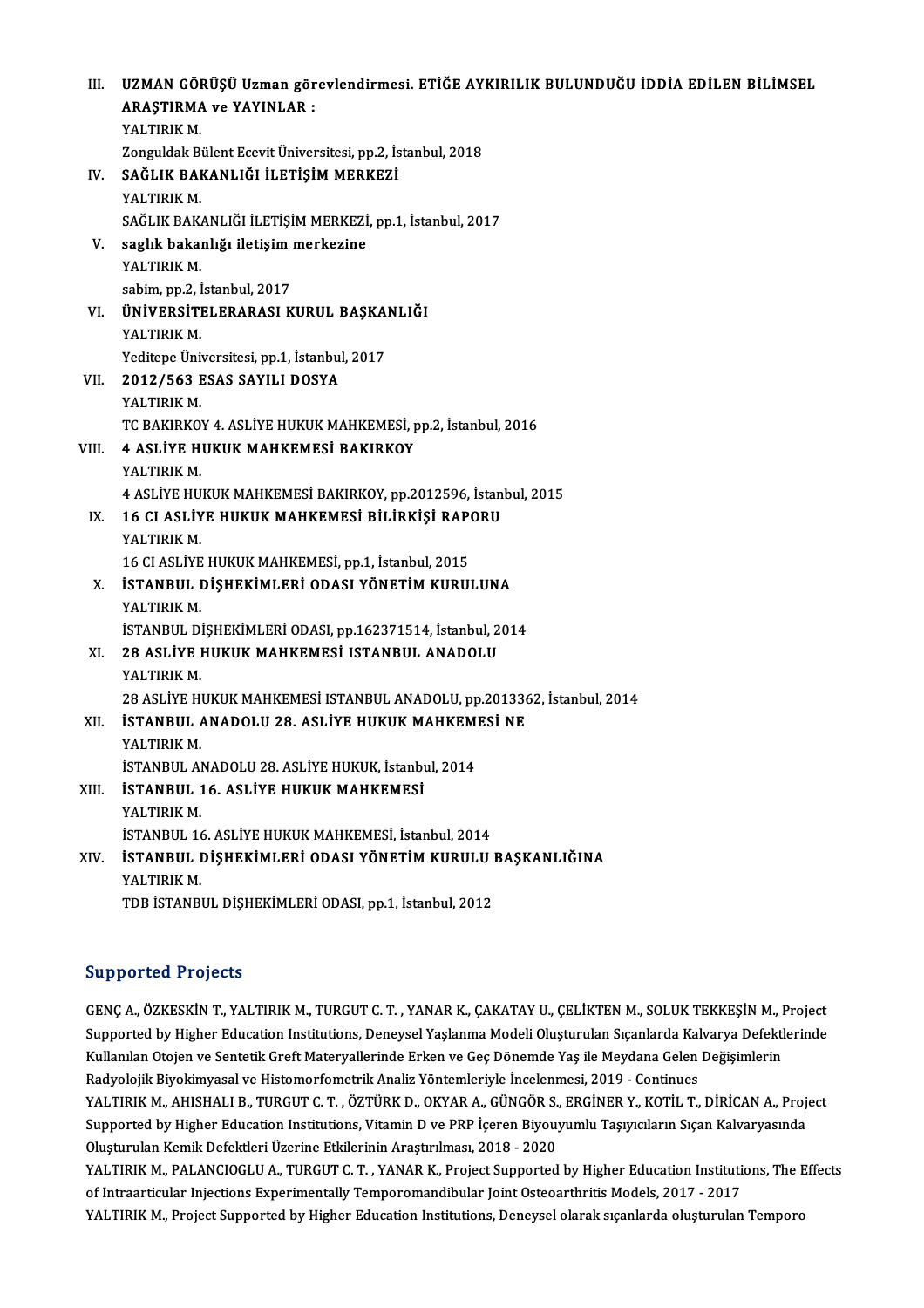Mandibular Eklem (TME) osteoartritine Deksametazon, Botulinum Toksini A ve Hyaluronik Asit (HA) enjeksiyonunun<br>Asteoartrit üzerine etkisinin bistonateleijk elerek ingelenmesi, 2014, 2016 Mandibular Eklem (TME) osteoartritine Deksametazon, Botulinum Toksini A<br>osteoartrit üzerine etkisinin histopatolojik olarak incelenmesi., 2014 - 2016<br>YALTIRIK M. PALANCIOČLILA, Prejest Supperted by Hisber Education Insti Mandibular Eklem (TME) osteoartritine Deksametazon, Botulinum Toksini A ve Hyaluronik Asit (HA) enjeksiyonunun<br>osteoartrit üzerine etkisinin histopatolojik olarak incelenmesi., 2014 - 2016<br>YALTIRIK M., PALANCIOĞLU A., Proj osteoartrit üzerine etkisinin histopatolojik olarak incelenmesi., 2014 - 2016<br>YALTIRIK M., PALANCIOĞLU A., Project Supported by Higher Education Institutions, PIEZOSURGERY AND CLASSICAL YALTIRIK M., PALANCIOĞLU A., Project Supported by Higher Education Institutions, PIEZOSURGERY AND CLASSICAL<br>SURGICAL TECHNIQUES IN SURGICAL EXTRACTION OF THIRD MOLAR TEETH., 2015 - 2015<br>YALTIRIK M., Project Supported by Hi SURGICAL TECHNIQUES IN SURGICAL EXTRACTION OF THIRD MOLAR TEETH., 2015 - 2015<br>YALTIRIK M., Project Supported by Higher Education Institutions, Efficacy of hyaluronic acid<br>trismus after surgical extraction of impacted mandi YALTIRIK M., Project Supported by Higher Education Institutions, Efficacy of hyaluronic acid spray on swelling, pa<br>trismus after surgical extraction of impacted mandibular third molars, 2015 - 2015<br>YALTIRIK M., Project Sup trismus after surgical extraction of impacted mandibular third molars, 2015 - 20<br>YALTIRIK M., Project Supported by Higher Education Institutions, Survival and Su<br>Locator attachments systems for implant-supported overdentur YALTIRIK M., Project Supported by Higher Education Institutions, Survival and Success of Two different Implants<br>Locator attachments systems for implant-supported overdentures, 2014 - 2014<br>YALTIRIK M., Project Supported by Locator attachments systems for implant-supported overdentures, 2014 - 2014<br>YALTIRIK M., Project Supported by Higher Education Institutions, ?Large Dentigerous Cyst with Displaced Impacted<br>Teeth: Report of Four Cases,?, 20 YALTIRIK M., Project Supported by Higher Education Institutions, ?Large Dentigerous Cyst with Displaced Impact<br>Teeth: Report of Four Cases,?, 2013 - 2013<br>YALTIRIK M., Project Supported by Higher Education Institutions, Com Teeth: Report of Four Cases,?, 2013 - 2013<br>YALTIRIK M., Project Supported by Higher Education Institutions, Compl<br>Locator attachments for implant-supported overdentures., 2012 - 2013<br>YALTIBLY M., Project Supported by Highe Locator attachments for implant-supported overdentures., 2012 - 2013<br>YALTIRIK M., Project Supported by Higher Education Institutions, Clinical evaluation of small diameter straumann Locator attachments for implant-supported overdentures., 2012 - 2013<br>YALTIRIK M., Project Supported by Higher Education Institutions, Clinical evaluation<br>implants in partially edentulous patients: a 5-year retrospective st YALTIRIK M., Project Supported by Higher Education Institutions, Evaluation of Pain and Anxiety Levels Intraosseous<br>Anesthesia Using a Computer Controlled System (Quicksleeper), 2012 - 2012 implants in partially edentulous patients: a 5-year retrospective study., 2012 -<br>YALTIRIK M., Project Supported by Higher Education Institutions, Evaluation c<br>Anesthesia Using a Computer Controlled System (Quicksleeper), 2

### **Scientific Refereeing**

CLİNİCAL AND EXPERİMENTAL HEALTH SCIENCES, Other Indexed Journal, May 2017 BRITISH JOURNAL OF MEDICINE AND MEDICAL RESEARCH, Other Indexed Journal, May 2017 CLINICAL AND EXPERIMENTAL HEALTH SCIENCES, Other Indexed Journal, May 2017<br>BRITISH JOURNAL OF MEDICINE AND MEDICAL RESEARCH , Other Indexed Journal, May 2017<br>BRITISH JOURNAL OF MEDICINE AND MEDICAL RESEARCH , Other Indexed BRITISH JOURNAL OF MEDICINE AND MEDICAL RESEARCH , Other Indexed Journal, M<br>BRITISH JOURNAL OF MEDICINE AND MEDICAL RESEARCH , Other Indexed Journal, M<br>CLİNİCAL AND EXPERİMENTAL HEALTH SCIENCES, Other Indexed Journal, May BRITISH JOURNAL OF MEDICINE AND MEDICAL RESEARCH , Other Indexed Journal, May 2017<br>CLINICAL AND EXPERIMENTAL HEALTH SCIENCES, Other Indexed Journal, May 2017<br>ATATURK UNIVERSITESI DIS HEKIMLIGI FALULTESI DERGISI , National CLINICAL AND EXPERIMENTAL HEALTH SCIENCES, Other Indexed Journal, May 2017<br>ATATURK UNIVERSITESI DIS HEKIMLIGI FALULTESI DERGISI , National Scientific Refreed Journal, March 2017<br>ATATURK UNIVERSITESI DIS HEKIMLIGI FALULTESI ATATURK UNIVERSITESI DIS HEKIMLIGI FALULTESI DERGISI , National Scientific Refreed Journal, March 2017<br>ATATURK UNIVERSITESI DIS HEKIMLIGI FALULTESI DERGISI , National Scientific Refreed Journal, March 2017<br>ATATURK UNIVERSI ATATURK UNIVERSITESI DIS HEKIMLIGI FALULTESI DERGISI , National Scientific Refreed Journal, March 2017<br>ATATURK UNIVERSITESI DIS HEKIMLIGI FALULTESI DERGISI , National Scientific Refreed Journal, March 2017<br>ATATURK UNIVERSI ATATURK UNIVERSITESI DIS HEKIMLIGI FALULTESI DERGISI , National Scientific Refreed J<br>ATATURK UNIVERSITESI DIS HEKIMLIGI FALULTESI DERGISI , National Scientific Refreed Jo<br>British Journal of Medicine and Medical Research , ATATURK UNIVERSITESI DIS HEKIMLIGI FALULTESI DERGISI , National Scientific Refreed Journal, January 2017<br>British Journal of Medicine and Medical Research , Other Indexed Journal, December 2016<br>BRITISH JOURNAL OF MEDICINE A British Journal of Medicine and Medical Research , Other Indexed Journal, December 2016<br>BRITISH JOURNAL OF MEDICINE AND MEDICAL RESEARCH , Other Indexed Journal, November 2016<br>BRITISH JOURNAL OF MEDICINE AND MEDICAL RESEAR BRITISH JOURNAL OF MEDICINE AND MEDICAL RESEARCH , Other Indexed Journal, November 2016<br>BRITISH JOURNAL OF MEDICINE AND MEDICAL RESEARCH , Other Indexed Journal, November 2016<br>BRITISH JOURNAL OF MEDICINE AND MEDICAL RESEAR BRITISH JOURNAL OF MEDICINE AND MEDICAL RESEARCH , Other Indexed Journal, November 2016<br>BRITISH JOURNAL OF MEDICINE AND MEDICAL RESEARCH , Other Indexed Journal, November 2016<br>JOURNAL OF MARMARA UNIVERSTY INSTUTIE OF HEALT BRITISH JOURNAL OF MEDICINE AND MEDICAL RESEARCH , Other Indexed Journal<br>JOURNAL OF MARMARA UNIVERSTY INSTUTIE OF HEALT SCIENCE , Other Indexed<br>TURK DİŞ HEKİMLİĞİ DERGİSİ , National Scientific Refreed Journal, February 201 JOURNAL OF MARMARA UNIVERSTY INSTUTIE OF HEALT SCIENCE , Other Indexed Journal, November 2012<br>TURK DİŞ HEKİMLİĞİ DERGİSİ , National Scientific Refreed Journal, February 2012<br>ISTANBUL UNIVERSITESI DIS HEKIMLIGI FAKULTESI DE TURK DİŞ HEKİMLİĞİ DERGİSİ , National Scientific Refreed Journal, February 2012<br>ISTANBUL UNIVERSITESI DIS HEKIMLIGI FAKULTESI DERGISI , National Scientific Refreed Journal, February 20<br>ATAURK UNIVERSITESI DIŞ HEKİMLİĞİ FAK ISTANBUL UNIVERSITESI DIS HEKIMLIGI FAKULTESI DERGISI , National Scientific Refreed<br>ATAURK UNIVERSITESI DİŞ HEKİMLİĞİ FAKULTESİ DERGİSİ, National Scientific Refreed Jo<br>TURKIYE KLINIKLERI DIS HEKIMLIGI BILIMLERI , Other Ind TURKIYE KLINIKLERI DIS HEKIMLIGI BILIMLERI , Other Indexed Journal, February 2011<br>Scientific Consultations

İSTANBUL, Project Consultancy, Istanbul University, Faculty Of Dentistry, Agız Diş Cene Cerrahisi, Turkey, 2015 - 2020 BAPKO, Project Consultancy, Istanbul University, Faculty Of Dentistry, Agız Diş Cene Cerrahisi, Turkey, 2017 - 2017

### Scientific Research / Working Group Memberships

Scientific Research / Working Group Memberships<br>DENEY HAYVANLARI ETIK KURUL, İSTANBUL ÜNİVERSİTESİ, Turkey, http://etikkurul.istanbul.edu.tr/?p=6595, 2010 -<br>Centinues DENEY HA<br>DENEY HA<br>Continues